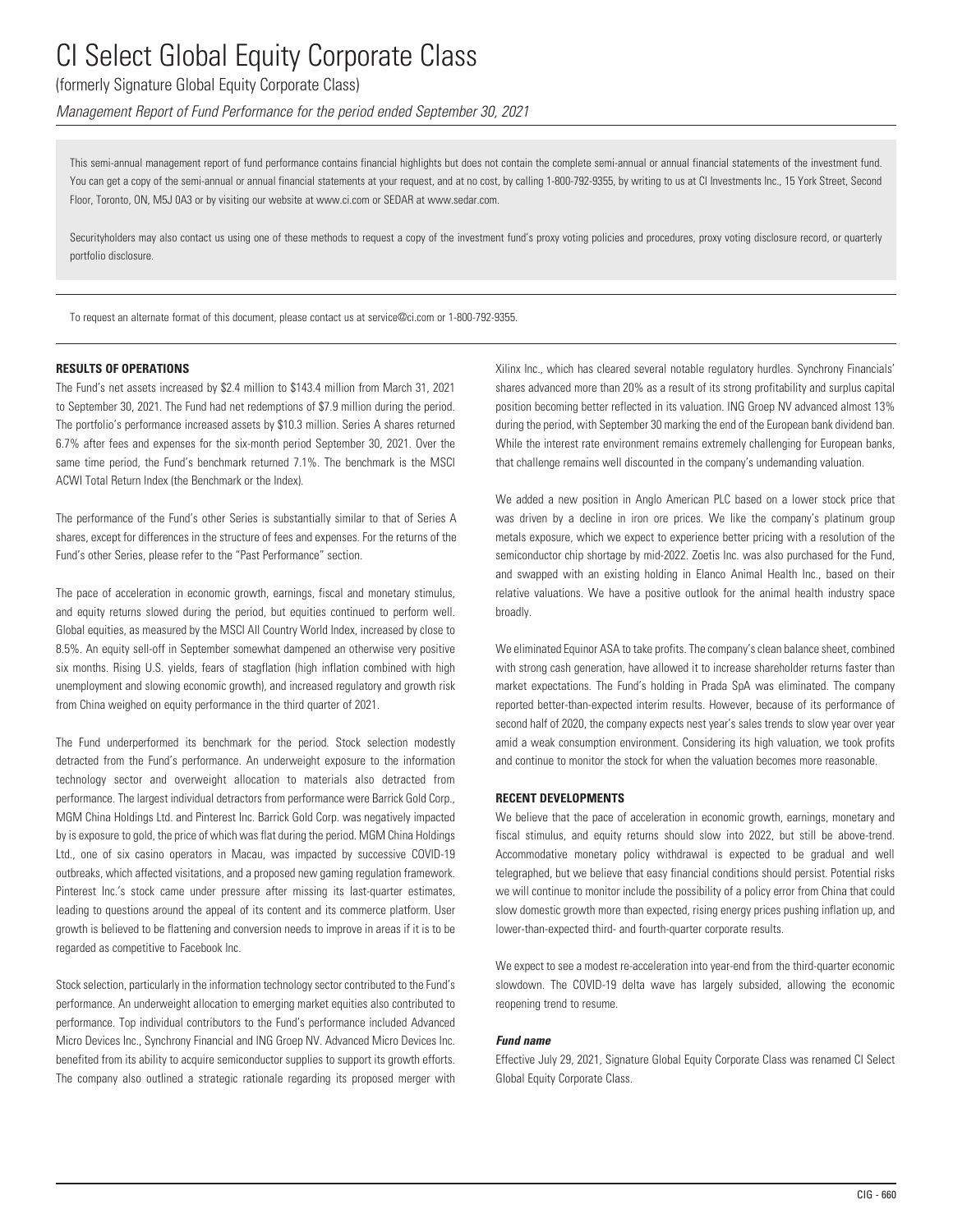(formerly Signature Global Equity Corporate Class)

*Management Report of Fund Performance for the period ended September 30, 2021*

#### *Registered office address*

Effective on or about August 1, 2021, the Fund's registered office address changed from 2 Queen Street East, Twentieth Floor, Toronto, Ontario, M5C 3G7 to 15 York Street, Second Floor, Toronto, Ontario M5J 0A3.

### **RELATED PARTY TRANSACTIONS**

#### *Manager, Portfolio Advisor and Registrar*

CI Investments Inc. is the Manager, Portfolio Advisor and Registrar of the Fund. CI Investments Inc. is a subsidiary of CI Financial Corp. The Manager, in consideration for management fees, provides management services required in the day-to-day operations of the Fund. The Manager bears all of the operating expenses of the Fund (other than taxes, borrowing costs and new governmental fees) in return for an administration fee.

Management fee and administration fee rates as at September 30, 2021, for each of the Series are shown below:

|                    | <b>Annual management</b><br>fee rate (%) | <b>Annual administration</b><br>fee rate $(% )$ |
|--------------------|------------------------------------------|-------------------------------------------------|
| <b>A Shares</b>    | 2.000                                    | 0.22                                            |
| <b>AT5 Shares</b>  | 2.000                                    | 0.22                                            |
| <b>AT8 Shares</b>  | 2.000                                    | 0.22                                            |
| <b>E</b> Shares    | 1.950                                    | 0.15                                            |
| <b>EF Shares</b>   | 0.950                                    | 0.15                                            |
| <b>EFT5 Shares</b> | 0.950                                    | 0.15                                            |
| <b>EFT8 Shares</b> | 0.950                                    | 0.15                                            |
| <b>ET5 Shares</b>  | 1.950                                    | 0.15                                            |
| <b>ET8 Shares</b>  | 1.950                                    | 0.15                                            |
| <b>F</b> Shares    | 1.000                                    | 0.22                                            |
| <b>FT8 Shares</b>  | 1.000                                    | 0.22                                            |
| I Shares           | Paid directly by investor                | Paid directly by investor                       |
| <b>IT8 Shares</b>  | Paid directly by investor                | Paid directly by investor                       |
| <b>0 Shares</b>    | Paid directly by investor                | 0.15                                            |
| <b>OT5 Shares</b>  | Paid directly by investor                | 0.15                                            |
| <b>OT8 Shares</b>  | Paid directly by investor                | 0.15                                            |
| <b>P</b> Shares    | Paid directly by investor                | 0.22                                            |
| <b>PT8 Shares</b>  | Paid directly by investor                | 0.22                                            |
| <b>W Shares</b>    | Paid directly by investor                | 0.16                                            |
| <b>WT8 Shares</b>  | Paid directly by investor                | 0.16                                            |

The Manager received \$0.4 million in management fees and \$0.07 million in administration fees for the period.

#### *Management Fees*

Approximately 27% of total management fees were used to pay for sales and trailing commissions. The remaining 73% of management fees were used to pay for investment management and other general administration.

### *Inter Fund Trading*

Inter fund trading occurs when a Fund purchases or sells a security of any issuer from or to another Fund managed by the Manager. These transactions are executed through market intermediaries and under prevailing market terms and conditions. The Independent Review Committee (IRC) reviews such transactions during scheduled meetings. During the period ended September 30, 2021, the Fund executed inter fund trades.

#### *Independent Review Committee*

The Fund has received standing instructions from the Fund's IRC to make or hold an investment in the security of an issuer related to the Manager.

The applicable standing instructions require, amongst others, that related party transactions be conducted in accordance with the Manager's policies and procedures and applicable law and that the Manager advise the IRC of any material breach of such policies. The Manager's policies require that investment decisions in respect of related party transactions (a) are free from any influence by an entity related to the Manager and without taking into account any consideration relevant to an entity related to the Manager; (b) represent the business judgment of the Manager, uninfluenced by considerations other than the best interests of the Fund; and (c) do not exceed the limitations of the applicable legislation. Quarterly, the IRC reviews reports which assess compliance with applicable CI policies. Annually, the IRC reviews reports describing each instance that the Manager acted in reliance on the standing instructions noted above.

The Fund relied on the IRC's standing instructions regarding related party transactions during this reporting period.

Except as otherwise noted above, the Fund was not a party to any related party transactions during the period ended September 30, 2021.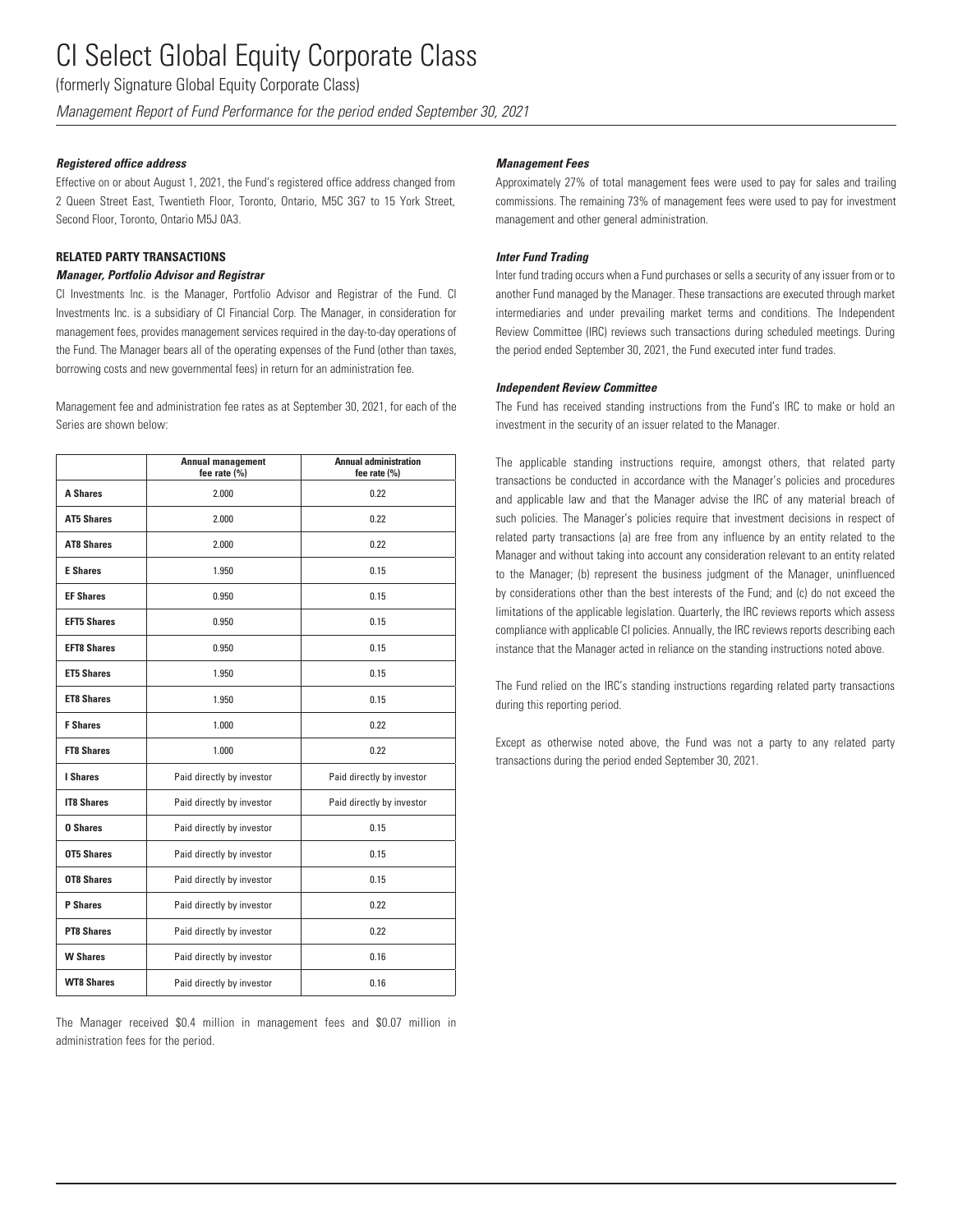(formerly Signature Global Equity Corporate Class)

*Management Report of Fund Performance for the period ended September 30, 2021*

### **FINANCIAL HIGHLIGHTS**

The following tables show selected key financial information about the Fund and are intended to help you understand the Fund's financial performance for the past six periods, as applicable.

| Net Assets per Share (\$) <sup>(1)(2)(4)*</sup>            |                                                     |                  |                                                   | Increase (decrease) from operations:            |                                     |                                                                              |                                                              | <b>Dividends:</b>        |                          |                          |                                    |                                                                          |
|------------------------------------------------------------|-----------------------------------------------------|------------------|---------------------------------------------------|-------------------------------------------------|-------------------------------------|------------------------------------------------------------------------------|--------------------------------------------------------------|--------------------------|--------------------------|--------------------------|------------------------------------|--------------------------------------------------------------------------|
| Net assets at<br>the beginning<br>of period <sup>(2)</sup> |                                                     | Total<br>revenue | Total<br>expenses<br>(excluding<br>distributions) | Realized<br>gains<br>(losses) for<br>the period | gains<br>(losses) for<br>the period | Unrealized Total increase<br>(decrease)<br>from<br>operations <sup>(2)</sup> | From net<br>investment<br>income<br>(excluding<br>dividends) | From<br>dividends        | From<br>capital<br>gains | Return of capital        | Total<br>dividends <sup>2,3)</sup> | <b>Net assets</b><br>at the end of<br>the period<br>shown <sup>(2)</sup> |
|                                                            | \$                                                  | \$               | \$                                                | \$                                              | \$                                  | \$                                                                           | \$                                                           | \$                       | \$                       | \$                       | \$                                 | \$                                                                       |
| <b>A Shares</b>                                            |                                                     |                  |                                                   |                                                 |                                     |                                                                              |                                                              |                          |                          |                          |                                    |                                                                          |
|                                                            | Commencement of operations November 30, 1987        |                  |                                                   |                                                 |                                     |                                                                              |                                                              |                          |                          |                          |                                    |                                                                          |
| Sept. 30, 2021                                             | 22.87                                               | 0.31             | (0.33)                                            | 1.38                                            | 0.20                                | 1.56                                                                         |                                                              | $\overline{\phantom{a}}$ |                          |                          | $\overline{\phantom{a}}$           | 24.41                                                                    |
| Mar. 31, 2021                                              | 16.67                                               | 0.30             | (0.59)                                            | 2.03                                            | 5.33                                | 7.07                                                                         |                                                              | (0.05)                   | (0.80)                   |                          | (0.85)                             | 22.87                                                                    |
| Mar. 31, 2020                                              | 19.67                                               | 0.50             | (0.55)                                            | (0.05)                                          | (1.90)                              | (2.00)                                                                       |                                                              | (0.20)                   | (0.82)                   |                          | (1.02)                             | 16.67                                                                    |
| Mar. 31, 2019                                              | 20.10                                               | 0.41             | (0.51)                                            | 1.22                                            | (0.97)                              | 0.15                                                                         |                                                              | (0.19)                   | (0.47)                   |                          | (0.66)                             | 19.67                                                                    |
| Mar. 31, 2018                                              | 18.93                                               | 0.35             | (0.54)                                            | 2.00                                            | 0.08                                | 1.89                                                                         |                                                              | (0.14)                   | (0.62)                   |                          | (0.76)                             | 20.10                                                                    |
| Mar. 31, 2017                                              | 16.77                                               | 0.31             | (0.48)                                            | 1.54                                            | 1.80                                | 3.17                                                                         |                                                              | (0.10)                   | (0.88)                   |                          | (0.98)                             | 18.93                                                                    |
| <b>AT5 Shares</b>                                          |                                                     |                  |                                                   |                                                 |                                     |                                                                              |                                                              |                          |                          |                          |                                    |                                                                          |
|                                                            | Commencement of operations September 28, 2007       |                  |                                                   |                                                 |                                     |                                                                              |                                                              |                          |                          |                          |                                    |                                                                          |
| Sept. 30, 2021                                             | 7.98                                                | 0.10             | (0.12)                                            | 0.48                                            | 0.07                                | 0.53                                                                         |                                                              | $\overline{\phantom{a}}$ | ÷,                       | (0.20)                   | (0.20)                             | 8.32                                                                     |
| Mar. 31, 2021                                              | 6.13                                                | 0.11             | (0.21)                                            | 0.80                                            | 1.71                                | 2.41                                                                         |                                                              | (0.02)                   | (0.28)                   | (0.38)                   | (0.68)                             | 7.98                                                                     |
| Mar. 31, 2020                                              | 7.59                                                | 0.19             | (0.20)                                            | (0.04)                                          | (0.72)                              | (0.77)                                                                       | $\overline{\phantom{a}}$                                     | (0.07)                   | (0.31)                   | (0.36)                   | (0.74)                             | 6.13                                                                     |
| Mar. 31, 2019                                              | 8.17                                                | 0.16             | (0.20)                                            | 0.47                                            | (0.39)                              | 0.04                                                                         | $\overline{\phantom{a}}$                                     | (0.07)                   | (0.19)                   | (0.41)                   | (0.67)                             | 7.59                                                                     |
| Mar. 31, 2018                                              | 8.08                                                | 0.14             | (0.22)                                            | 0.85                                            | 0.09                                | 0.86                                                                         |                                                              | (0.06)                   | (0.25)                   | (0.41)                   | (0.72)                             | 8.17                                                                     |
| Mar. 31, 2017                                              | 7.55                                                | 0.14             | (0.20)                                            | 0.68                                            | 0.78                                | 1.40                                                                         | $\overline{\phantom{a}}$                                     | (0.04)                   | (0.38)                   | (0.44)                   | (0.86)                             | 8.08                                                                     |
| <b>AT8 Shares</b>                                          |                                                     |                  |                                                   |                                                 |                                     |                                                                              |                                                              |                          |                          |                          |                                    |                                                                          |
|                                                            | Commencement of operations September 28, 2007       |                  |                                                   |                                                 |                                     |                                                                              |                                                              |                          |                          |                          |                                    |                                                                          |
| Sept. 30, 2021                                             | 4.63                                                | 0.06             | (0.07)                                            | 0.26                                            | 0.01                                | 0.26                                                                         |                                                              | $\overline{\phantom{a}}$ | ÷                        | (0.18)                   | (0.18)                             | 4.76                                                                     |
| Mar. 31, 2021                                              | 3.67                                                | 0.06             | (0.12)                                            | 0.43                                            | 1.18                                | 1.55                                                                         |                                                              | (0.01)                   | (0.17)                   | (0.37)                   | (0.55)                             | 4.63                                                                     |
| Mar. 31, 2020                                              | 4.69                                                | 0.12             | (0.13)                                            | 0.01                                            | (0.24)                              | (0.24)                                                                       |                                                              | (0.04)                   | (0.19)                   | (0.36)                   | (0.59)                             | 3.67                                                                     |
| Mar. 31, 2019                                              | 5.21                                                | 0.10             | (0.13)                                            | 0.25                                            | (0.27)                              | (0.05)                                                                       |                                                              | (0.04)                   | (0.12)                   | (0.42)                   | (0.58)                             | 4.69                                                                     |
| Mar. 31, 2018                                              | 5.32                                                | 0.09             | (0.15)                                            | 0.57                                            | 0.07                                | 0.58                                                                         |                                                              | (0.04)                   | (0.16)                   | (0.44)                   | (0.64)                             | 5.21                                                                     |
| Mar. 31, 2017                                              | 5.15                                                | 0.09             | (0.14)                                            | 0.43                                            | 0.61                                | 0.99                                                                         |                                                              | (0.03)                   | (0.25)                   | (0.48)                   | (0.76)                             | 5.32                                                                     |
| <b>E</b> Shares                                            |                                                     |                  |                                                   |                                                 |                                     |                                                                              |                                                              |                          |                          |                          |                                    |                                                                          |
|                                                            | Commencement of operations August 04, 2015          |                  |                                                   |                                                 |                                     |                                                                              |                                                              |                          |                          |                          |                                    |                                                                          |
| Sept. 30, 2021                                             | 11.48                                               | 0.15             | (0.16)                                            | 0.69                                            | 0.14                                | 0.82                                                                         |                                                              | $\overline{\phantom{a}}$ |                          |                          | $\overline{\phantom{a}}$           | 12.25                                                                    |
| Mar. 31, 2021                                              | 8.36                                                | 0.15             | (0.28)                                            | 0.93                                            | 2.80                                | 3.60                                                                         |                                                              | (0.03)                   | (0.40)                   |                          | (0.43)                             | 11.48                                                                    |
| Mar. 31, 2020                                              | 9.85                                                | 0.26             | (0.27)                                            | 0.03                                            | (0.85)                              | (0.83)                                                                       |                                                              | (0.10)                   | (0.41)                   |                          | (0.51)                             | 8.36                                                                     |
| Mar. 31, 2019                                              | 10.05                                               | 0.20             | (0.25)                                            | 0.65                                            | (0.44)                              | 0.16                                                                         |                                                              | (0.09)                   | (0.24)                   |                          | (0.33)                             | 9.85                                                                     |
| Mar. 31, 2018                                              | 9.46                                                | 0.17             | (0.26)                                            | 1.03                                            | 0.06                                | 1.00                                                                         | $\overline{\phantom{a}}$                                     | (0.07)                   | (0.31)                   | $\overline{\phantom{a}}$ | (0.38)                             | 10.05                                                                    |
| Mar. 31, 2017                                              | 8.37                                                | 0.16             | (0.24)                                            | 0.80                                            | 1.62                                | 2.34                                                                         |                                                              | (0.05)                   | (0.44)                   |                          | (0.49)                             | 9.46                                                                     |
| <b>EF Shares</b>                                           |                                                     |                  |                                                   |                                                 |                                     |                                                                              |                                                              |                          |                          |                          |                                    |                                                                          |
| Sept. 30, 2021                                             | Commencement of operations August 04, 2015<br>12.23 | 0.15             | (0.10)                                            | 0.78                                            | 0.12                                | 0.95                                                                         |                                                              |                          |                          |                          |                                    | 13.13                                                                    |
|                                                            |                                                     |                  |                                                   |                                                 |                                     |                                                                              |                                                              |                          |                          |                          |                                    | 12.23                                                                    |
| Mar. 31, 2021                                              | 8.80                                                | 0.16             | (0.18)                                            | 0.99                                            | 3.07                                | 4.04                                                                         |                                                              | (0.03)                   | (0.43)                   |                          | (0.46)                             |                                                                          |
| Mar. 31, 2020<br>Mar. 31, 2019                             | 10.26                                               | 0.27             | (0.16)                                            | 0.03                                            | (0.93)                              | (0.79)                                                                       |                                                              | (0.10)                   | (0.43)                   |                          | (0.53)                             | 8.80                                                                     |
|                                                            | 10.35                                               | 0.21             | (0.14)                                            | 0.60                                            | (0.52)                              | 0.15                                                                         |                                                              | (0.10)                   | (0.25)                   |                          | (0.35)                             | 10.26                                                                    |
| Mar. 31, 2018                                              | 9.63                                                | 0.17             | (0.16)                                            | 1.07                                            | (0.02)                              | 1.06                                                                         |                                                              | (0.07)                   | (0.32)                   |                          | (0.39)                             | 10.35                                                                    |
| Mar. 31, 2017                                              | 8.43                                                | 0.16             | (0.13)                                            | 0.89                                            | 1.09                                | 2.01                                                                         |                                                              | (0.05)                   | (0.45)                   |                          | (0.50)                             | 9.63                                                                     |
| <b>EFT5 Shares</b>                                         |                                                     |                  |                                                   |                                                 |                                     |                                                                              |                                                              |                          |                          |                          |                                    |                                                                          |
| Sept. 30, 2021                                             | Commencement of operations August 04, 2015          |                  |                                                   |                                                 |                                     |                                                                              |                                                              |                          |                          |                          |                                    |                                                                          |
|                                                            | 9.14                                                | 0.12             | (0.08)                                            | 0.55                                            | 0.07                                | 0.66                                                                         |                                                              | $\overline{\phantom{a}}$ |                          | (0.22)                   | (0.22)                             | 9.58                                                                     |
| Mar. 31, 2021                                              | 6.92                                                | 0.13             | (0.12)                                            | (1.57)                                          | 5.39                                | 3.83                                                                         |                                                              | (0.02)                   | (0.20)                   | (0.56)                   | (0.78)                             | 9.14                                                                     |
| Mar. 31, 2020                                              | 8.47                                                | 0.22             | (0.13)                                            | 0.02                                            | (0.86)                              | (0.75)                                                                       |                                                              | (0.08)                   | (0.35)                   | (0.40)                   | (0.83)                             | 6.92                                                                     |
| Mar. 31, 2019<br>Mar. 31, 2018                             | 9.00                                                | 0.18             | (0.12)                                            | 0.49                                            | (0.35)                              | 0.20                                                                         | $\overline{\phantom{a}}$                                     | (0.08)                   | (0.21)                   | (0.45)                   | (0.74)                             | 8.47                                                                     |
|                                                            | 8.80                                                | 0.16             | (0.14)                                            | 0.95                                            | 0.03                                | 1.00                                                                         |                                                              | (0.06)                   | (0.28)                   | (0.45)                   | (0.79)                             | 9.00                                                                     |
| Mar. 31, 2017                                              | 8.14                                                | 0.15             | (0.12)                                            | 0.75                                            | 1.01                                | 1.79                                                                         | $\overline{\phantom{a}}$                                     | (0.05)                   | (0.41)                   | (0.47)                   | (0.93)                             | 8.80                                                                     |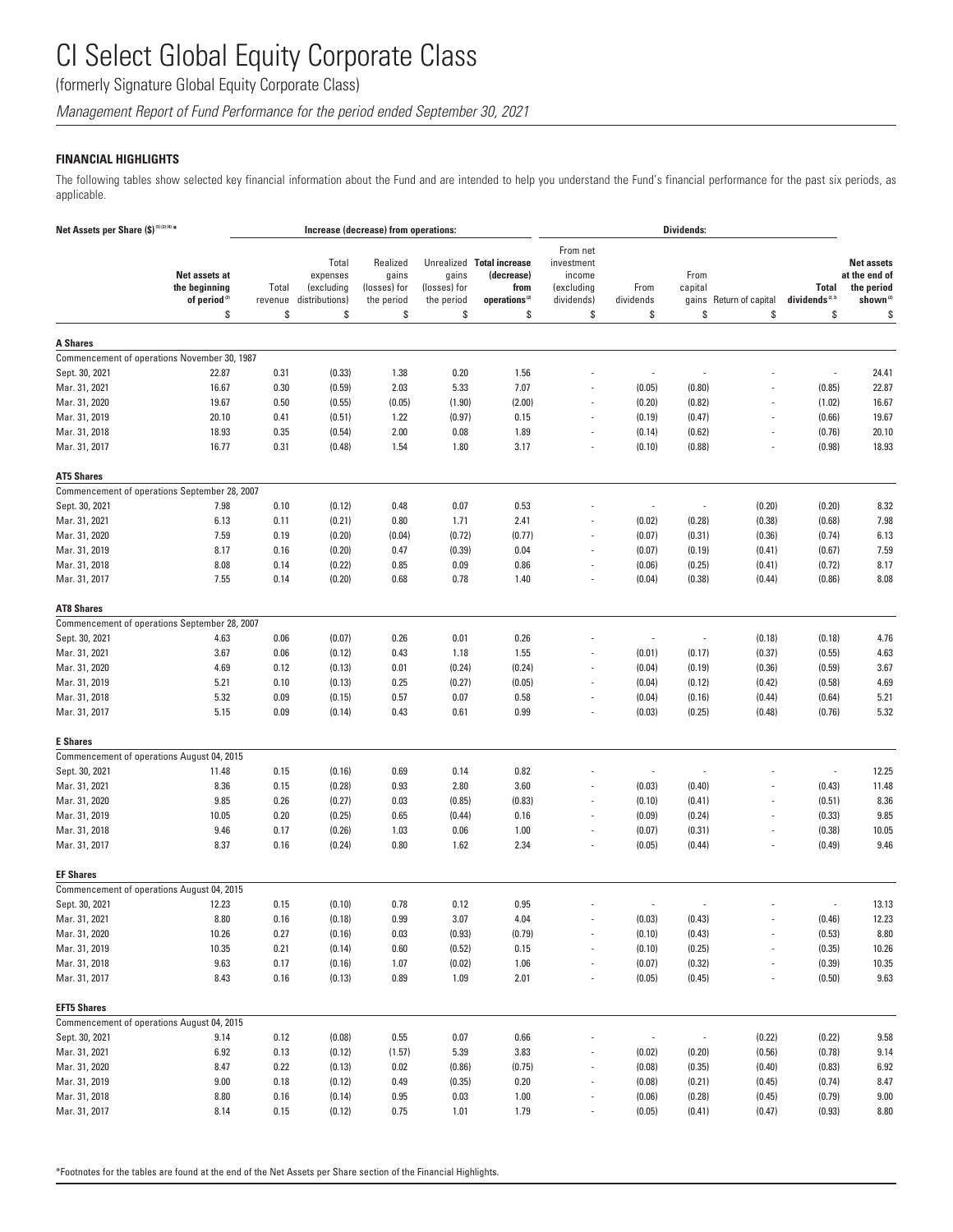(formerly Signature Global Equity Corporate Class)

*Management Report of Fund Performance for the period ended September 30, 2021*

### **FINANCIAL HIGHLIGHTS (cont'd)**

| Net Assets per Share (\$) <sup>(1)(2)(4)*</sup>      |                                                                  |                        |                                                         | Increase (decrease) from operations:                  |                                           |                                                                                    |                                                                    | <b>Dividends:</b>        |                                |                          |                                          |                                                                          |
|------------------------------------------------------|------------------------------------------------------------------|------------------------|---------------------------------------------------------|-------------------------------------------------------|-------------------------------------------|------------------------------------------------------------------------------------|--------------------------------------------------------------------|--------------------------|--------------------------------|--------------------------|------------------------------------------|--------------------------------------------------------------------------|
|                                                      | Net assets at<br>the beginning<br>of period <sup>(2)</sup><br>\$ | Total<br>revenue<br>\$ | Total<br>expenses<br>(excluding<br>distributions)<br>\$ | Realized<br>gains<br>(losses) for<br>the period<br>\$ | gains<br>(losses) for<br>the period<br>\$ | Unrealized Total increase<br>(decrease)<br>from<br>operations <sup>(2)</sup><br>\$ | From net<br>investment<br>income<br>(excluding<br>dividends)<br>\$ | From<br>dividends<br>\$  | From<br>capital<br>gains<br>\$ | Return of capital<br>\$  | <b>Total</b><br>dividends $^{2.3}$<br>\$ | <b>Net assets</b><br>at the end of<br>the period<br>shown $^{(2)}$<br>\$ |
|                                                      |                                                                  |                        |                                                         |                                                       |                                           |                                                                                    |                                                                    |                          |                                |                          |                                          |                                                                          |
| <b>EFT8 Shares</b>                                   |                                                                  |                        |                                                         |                                                       |                                           |                                                                                    |                                                                    |                          |                                |                          |                                          |                                                                          |
| Commencement of operations August 04, 2015           |                                                                  |                        |                                                         |                                                       |                                           |                                                                                    |                                                                    |                          |                                |                          |                                          |                                                                          |
| Sept. 30, 2021                                       | 7.63                                                             | 0.10                   | (0.07)                                                  | 0.45                                                  | 0.06                                      | 0.54                                                                               |                                                                    | ÷,                       |                                | (0.30)                   | (0.30)                                   | 7.88                                                                     |
| Mar. 31, 2021                                        | 5.97                                                             | 0.11                   | (0.10)                                                  | (1.35)                                                | 4.62                                      | 3.28                                                                               |                                                                    | (0.02)                   | (0.17)                         | (0.70)                   | (0.89)                                   | 7.63                                                                     |
| Mar. 31, 2020                                        | 7.52                                                             | 0.21                   | (0.11)                                                  | $\overline{\phantom{a}}$                              | 0.33                                      | 0.43                                                                               |                                                                    | (0.07)                   | (0.30)                         | (0.57)                   | (0.94)                                   | 5.97                                                                     |
| Mar. 31, 2019                                        | 8.25                                                             | 0.15                   | (0.10)                                                  | 0.09                                                  | (0.55)                                    | (0.41)                                                                             |                                                                    | (0.07)                   | (0.19)                         | (0.66)                   | (0.92)                                   | 7.52                                                                     |
| Mar. 31, 2018<br>Mar. 31, 2017                       | 8.32<br>7.96                                                     | 0.15<br>0.15           | (0.13)<br>(0.12)                                        | 0.88<br>0.71                                          | 0.03<br>0.97                              | 0.93<br>1.71                                                                       |                                                                    | (0.06)<br>(0.05)         | (0.26)<br>(0.39)               | (0.68)<br>(0.73)         | (1.00)<br>(1.17)                         | 8.25<br>8.32                                                             |
| <b>ET5 Shares</b>                                    |                                                                  |                        |                                                         |                                                       |                                           |                                                                                    |                                                                    |                          |                                |                          |                                          |                                                                          |
| Commencement of operations August 04, 2015           |                                                                  |                        |                                                         |                                                       |                                           |                                                                                    |                                                                    |                          |                                |                          |                                          |                                                                          |
| Sept. 30, 2021                                       | 8.55                                                             | 0.11                   | (0.12)                                                  | 0.51                                                  | 0.07                                      | 0.57                                                                               |                                                                    | ÷,                       |                                | (0.21)                   | (0.21)                                   | 8.91                                                                     |
| Mar. 31, 2021                                        | 6.56                                                             | 0.13                   | (0.19)                                                  | (1.77)                                                | 6.74                                      | 4.91                                                                               |                                                                    | (0.02)                   | (0.19)                         | (0.53)                   | (0.74)                                   | 8.55                                                                     |
| Mar. 31, 2020                                        | 8.12                                                             | 0.21                   | (0.22)                                                  | 0.02                                                  | (0.81)                                    | (0.80)                                                                             |                                                                    | (0.08)                   | (0.33)                         | (0.39)                   | (0.80)                                   | 6.56                                                                     |
| Mar. 31, 2019                                        | 8.73                                                             | 0.17                   | (0.21)                                                  | 0.48                                                  | (0.34)                                    | 0.10                                                                               |                                                                    | (0.08)                   | (0.20)                         | (0.44)                   | (0.72)                                   | 8.12                                                                     |
| Mar. 31, 2018                                        | 8.63                                                             | 0.15                   | (0.24)                                                  | 0.92                                                  | 0.04                                      | 0.87                                                                               |                                                                    | (0.06)                   | (0.27)                         | (0.44)                   | (0.77)                                   | 8.73                                                                     |
| Mar. 31, 2017                                        | 8.07                                                             | 0.15                   | (0.22)                                                  | 0.73                                                  | 1.08                                      | 1.74                                                                               |                                                                    | (0.05)                   | (0.40)                         | (0.47)                   | (0.92)                                   | 8.63                                                                     |
| <b>ET8 Shares</b>                                    |                                                                  |                        |                                                         |                                                       |                                           |                                                                                    |                                                                    |                          |                                |                          |                                          |                                                                          |
| Commencement of operations August 04, 2015           |                                                                  |                        |                                                         |                                                       |                                           |                                                                                    |                                                                    |                          |                                |                          |                                          |                                                                          |
| Sept. 30, 2021                                       | 7.12                                                             | 0.09                   | (0.10)                                                  | 0.42                                                  | 0.06                                      | 0.47                                                                               |                                                                    |                          | $\overline{\phantom{m}}$       | (0.28)                   | (0.28)                                   | 7.32                                                                     |
| Mar. 31, 2021                                        | 5.64                                                             | 0.11                   | (0.16)                                                  | (1.51)                                                | 5.77                                      | 4.21                                                                               |                                                                    | (0.02)                   | (0.16)                         | (0.66)                   | (0.84)                                   | 7.12                                                                     |
| Mar. 31, 2020                                        | 7.20                                                             | 0.18                   | (0.19)                                                  | 0.02                                                  | (0.71)                                    | (0.70)                                                                             |                                                                    | (0.07)                   | (0.29)                         | (0.55)                   | (0.91)                                   | 5.64                                                                     |
| Mar. 31, 2019                                        | 8.00                                                             | 0.16                   | (0.19)                                                  | 0.43                                                  | (0.30)                                    | 0.10                                                                               |                                                                    | (0.07)                   | (0.18)                         | (0.64)                   | (0.89)                                   | 7.20                                                                     |
| Mar. 31, 2018                                        | 8.16                                                             | 0.14                   | (0.22)                                                  | 0.91                                                  | 0.31                                      | 1.14                                                                               |                                                                    | (0.06)                   | (0.25)                         | (0.67)                   | (0.98)                                   | 8.00                                                                     |
| Mar. 31, 2017                                        | 7.90                                                             | 0.14                   | (0.21)                                                  | 0.70                                                  | 1.03                                      | 1.66                                                                               |                                                                    | (0.04)                   | (0.38)                         | (0.73)                   | (1.15)                                   | 8.16                                                                     |
| <b>F</b> Shares                                      |                                                                  |                        |                                                         |                                                       |                                           |                                                                                    |                                                                    |                          |                                |                          |                                          |                                                                          |
| Commencement of operations August 08, 2000           |                                                                  |                        |                                                         |                                                       |                                           |                                                                                    |                                                                    |                          |                                |                          |                                          |                                                                          |
| Sept. 30, 2021                                       | 14.02                                                            | 0.19                   | (0.12)                                                  | 0.84                                                  | 0.03                                      | 0.94                                                                               |                                                                    | ÷,                       |                                |                          | $\overline{\phantom{a}}$                 | 15.04                                                                    |
| Mar. 31, 2021                                        | 10.11                                                            | 0.18                   | (0.22)                                                  | 1.33                                                  | 3.17                                      | 4.46                                                                               |                                                                    | (0.03)                   | (0.49)                         |                          | (0.52)                                   | 14.02                                                                    |
| Mar. 31, 2020                                        | 11.79                                                            | 0.30                   | (0.20)                                                  | (0.08)                                                | (1.39)                                    | (1.37)                                                                             |                                                                    | (0.12)                   | (0.49)                         | $\overline{a}$           | (0.61)                                   | 10.11                                                                    |
| Mar. 31, 2019                                        | 11.91                                                            | 0.25                   | (0.17)                                                  | 0.73                                                  | (0.47)                                    | 0.34                                                                               |                                                                    | (0.11)                   | (0.28)                         |                          | (0.39)                                   | 11.79                                                                    |
| Mar. 31, 2018                                        | 11.09                                                            | 0.20                   | (0.19)                                                  | 1.18                                                  | 0.02                                      | 1.21                                                                               |                                                                    | (0.08)                   | (0.37)                         |                          | (0.45)                                   | 11.91                                                                    |
| Mar. 31, 2017                                        | 9.72                                                             | 0.19                   | (0.16)                                                  | 0.93                                                  | 1.07                                      | 2.03                                                                               |                                                                    | (0.06)                   | (0.52)                         |                          | (0.58)                                   | 11.09                                                                    |
| <b>FT8 Shares</b>                                    |                                                                  |                        |                                                         |                                                       |                                           |                                                                                    |                                                                    |                          |                                |                          |                                          |                                                                          |
| Commencement of operations September 28, 2007        |                                                                  |                        | (0.09)                                                  | 0.60                                                  | 0.03                                      | 0.68                                                                               |                                                                    |                          |                                | (0.40)                   | (0.40)                                   | 10.65                                                                    |
| Sept. 30, 2021                                       | 10.31                                                            | 0.14                   |                                                         |                                                       |                                           |                                                                                    |                                                                    |                          |                                |                          |                                          |                                                                          |
| Mar. 31, 2021<br>Mar. 31, 2020                       | 8.08<br>10.20                                                    | 0.14<br>0.25           | (0.17)                                                  | 0.84<br>(0.02)                                        | 2.67<br>(0.98)                            | 3.48<br>(0.92)                                                                     | $\overline{\phantom{a}}$                                           | (0.02)                   | (0.37)<br>(0.41)               | (0.80)<br>(0.78)         | (1.19)<br>(1.29)                         | 10.31<br>8.08                                                            |
|                                                      |                                                                  |                        | (0.17)                                                  |                                                       |                                           |                                                                                    |                                                                    | (0.10)                   |                                |                          |                                          |                                                                          |
| Mar. 31, 2019<br>Mar. 31, 2018                       | 11.21                                                            | 0.21                   | (0.16)                                                  | 0.64                                                  | (0.55)                                    | 0.14                                                                               |                                                                    | (0.10)                   | (0.25)                         | (0.90)                   | (1.25)                                   | 10.20                                                                    |
| Mar. 31, 2017                                        | 11.33<br>10.84                                                   | 0.21<br>0.20           | (0.20)<br>(0.17)                                        | 1.16<br>0.97                                          | (0.18)<br>1.30                            | 0.99<br>2.30                                                                       | $\overline{\phantom{a}}$<br>$\overline{\phantom{a}}$               | (0.08)<br>(0.06)         | (0.35)<br>(0.53)               | (0.93)<br>(1.00)         | (1.36)<br>(1.59)                         | 11.21<br>11.33                                                           |
|                                                      |                                                                  |                        |                                                         |                                                       |                                           |                                                                                    |                                                                    |                          |                                |                          |                                          |                                                                          |
| I Shares<br>Commencement of operations June 29, 2005 |                                                                  |                        |                                                         |                                                       |                                           |                                                                                    |                                                                    |                          |                                |                          |                                          |                                                                          |
| Sept. 30, 2021                                       | 20.59                                                            | 0.28                   | (0.03)                                                  | 1.25                                                  | 0.16                                      | 1.66                                                                               |                                                                    | $\overline{\phantom{a}}$ |                                |                          | ÷,                                       | 22.25                                                                    |
| Mar. 31, 2021                                        | 14.65                                                            | 0.27                   | (0.08)                                                  | 2.00                                                  | 4.32                                      | 6.51                                                                               |                                                                    | (0.05)                   | (0.72)                         |                          | (0.77)                                   | 20.59                                                                    |
| Mar. 31, 2020                                        | 16.85                                                            | 0.44                   | (0.06)                                                  | 0.02                                                  | (1.72)                                    | (1.32)                                                                             |                                                                    | (0.17)                   | (0.71)                         | $\overline{a}$           | (0.88)                                   | 14.65                                                                    |
| Mar. 31, 2019                                        | 16.81                                                            | 0.34                   | (0.02)                                                  | 0.96                                                  | (0.73)                                    | 0.55                                                                               | $\overline{\phantom{a}}$                                           | (0.16)                   | (0.40)                         | $\overline{\phantom{a}}$ | (0.56)                                   | 16.85                                                                    |
| Mar. 31, 2018                                        | 15.45                                                            | 0.29                   | (0.05)                                                  | 1.65                                                  | (0.05)                                    | 1.84                                                                               |                                                                    | (0.12)                   | (0.52)                         |                          | (0.64)                                   | 16.81                                                                    |
| Mar. 31, 2017                                        | 13.35                                                            | 0.28                   | (0.02)                                                  | 1.24                                                  | 2.19                                      | 3.69                                                                               |                                                                    | (0.08)                   | (0.72)                         |                          | (0.80)                                   | 15.45                                                                    |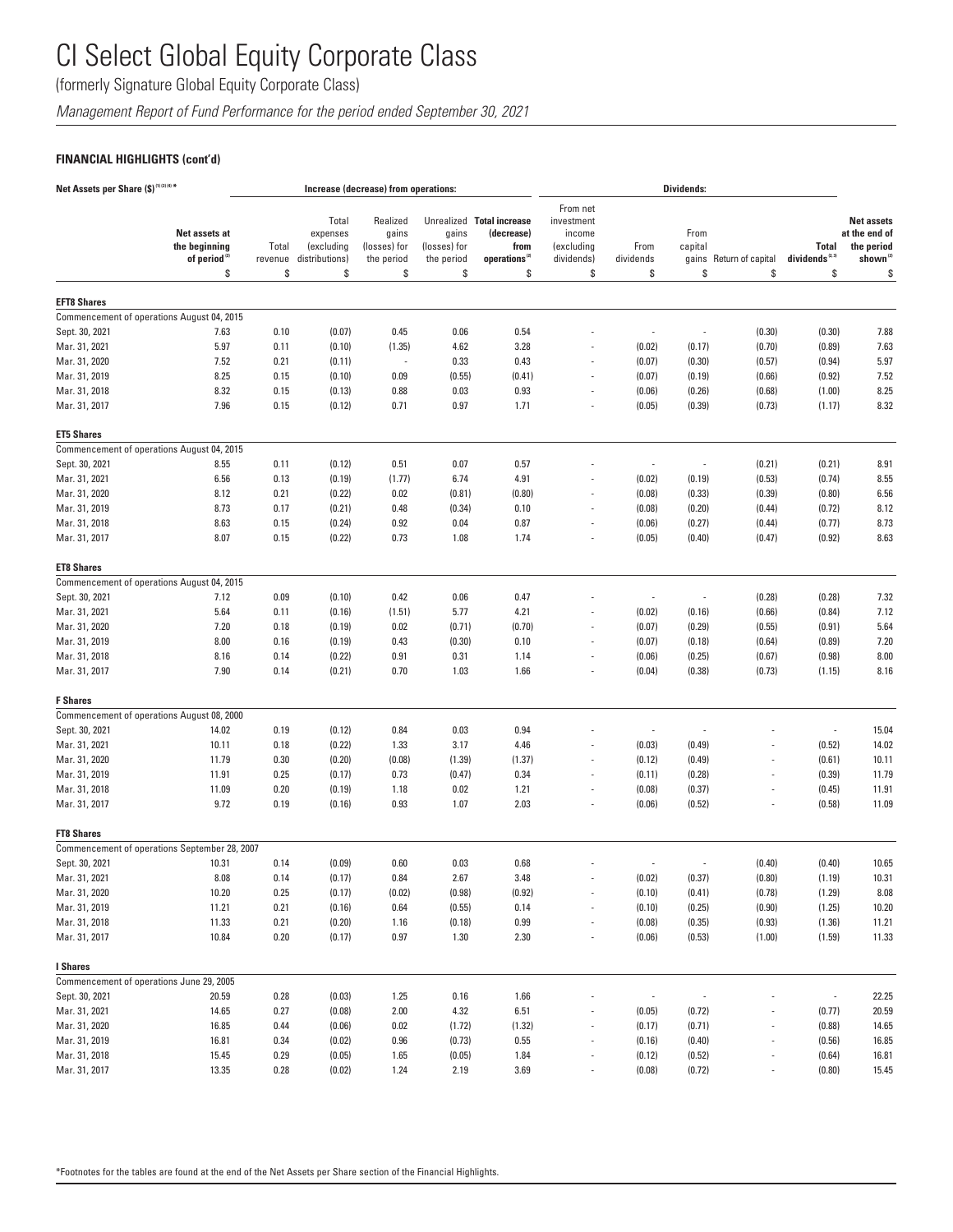(formerly Signature Global Equity Corporate Class)

*Management Report of Fund Performance for the period ended September 30, 2021*

### **FINANCIAL HIGHLIGHTS (cont'd)**

| Net Assets per Share (\$)(1)(2)(4)*                          |                                                                  |                        |                                                         | Increase (decrease) from operations:                  |                                           |                                                                                    |                                                                    |                          | <b>Dividends:</b>              |                          |                                                  |                                                                                |
|--------------------------------------------------------------|------------------------------------------------------------------|------------------------|---------------------------------------------------------|-------------------------------------------------------|-------------------------------------------|------------------------------------------------------------------------------------|--------------------------------------------------------------------|--------------------------|--------------------------------|--------------------------|--------------------------------------------------|--------------------------------------------------------------------------------|
|                                                              | Net assets at<br>the beginning<br>of period <sup>(2)</sup><br>\$ | Total<br>revenue<br>\$ | Total<br>expenses<br>(excluding<br>distributions)<br>\$ | Realized<br>gains<br>(losses) for<br>the period<br>\$ | gains<br>(losses) for<br>the period<br>\$ | Unrealized Total increase<br>(decrease)<br>from<br>operations <sup>(2)</sup><br>\$ | From net<br>investment<br>income<br>(excluding<br>dividends)<br>\$ | From<br>dividends<br>\$  | From<br>capital<br>gains<br>\$ | Return of capital<br>\$  | <b>Total</b><br>dividends <sup>(2,3)</sup><br>\$ | <b>Net assets</b><br>at the end of<br>the period<br>shown <sup>(2)</sup><br>\$ |
|                                                              |                                                                  |                        |                                                         |                                                       |                                           |                                                                                    |                                                                    |                          |                                |                          |                                                  |                                                                                |
| <b>IT8 Shares</b>                                            |                                                                  |                        |                                                         |                                                       |                                           |                                                                                    |                                                                    |                          |                                |                          |                                                  |                                                                                |
|                                                              | Commencement of operations December 29, 2011                     |                        |                                                         |                                                       |                                           |                                                                                    |                                                                    |                          |                                |                          |                                                  |                                                                                |
| Sept. 30, 2021                                               | 10.92                                                            | 0.14                   | (0.02)                                                  | 0.65                                                  | 0.08                                      | 0.85                                                                               |                                                                    | $\overline{\phantom{a}}$ | Ĭ.                             | (0.43)                   | (0.43)                                           | 11.36                                                                          |
| Mar. 31, 2021                                                | 8.44                                                             | 0.17                   | (0.03)                                                  | (2.44)                                                | 8.40                                      | 6.10                                                                               |                                                                    | (0.03)                   | (0.39)                         | (0.84)                   | (1.26)                                           | 10.92                                                                          |
| Mar. 31, 2020                                                | 10.51                                                            | 0.27                   | (0.03)                                                  | 0.03                                                  | (1.06)                                    | (0.79)                                                                             | $\overline{\phantom{a}}$                                           | (0.10)                   | (0.43)                         | (0.80)                   | (1.33)                                           | 8.44                                                                           |
| Mar. 31, 2019                                                | 11.39                                                            | 0.23                   | (0.01)                                                  | 0.62                                                  | (0.44)                                    | 0.40                                                                               | $\overline{\phantom{m}}$                                           | (0.10)                   | (0.26)                         | (0.91)                   | (1.27)                                           | 10.51                                                                          |
| Mar. 31, 2018                                                | 11.34                                                            | 0.20                   | (0.04)                                                  | 1.21                                                  | 0.04                                      | 1.41                                                                               | $\overline{\phantom{a}}$                                           | (0.08)                   | (0.35)                         | (0.93)                   | (1.36)                                           | 11.39                                                                          |
| Mar. 31, 2017                                                | 10.70                                                            | 0.20                   | (0.02)                                                  | 0.97                                                  | 1.31                                      | 2.46                                                                               | $\overline{a}$                                                     | (0.06)                   | (0.53)                         | (0.99)                   | (1.58)                                           | 11.34                                                                          |
| <b>0 Shares</b>                                              |                                                                  |                        |                                                         |                                                       |                                           |                                                                                    |                                                                    |                          |                                |                          |                                                  |                                                                                |
| Commencement of operations July 30, 2013                     |                                                                  |                        |                                                         |                                                       |                                           |                                                                                    |                                                                    |                          |                                |                          |                                                  |                                                                                |
| Sept. 30, 2021                                               | 17.74                                                            | 0.23                   | (0.04)                                                  | 1.06                                                  | 0.21                                      | 1.46                                                                               |                                                                    | ÷,                       |                                |                          |                                                  | 19.15                                                                          |
| Mar. 31, 2021                                                | 12.64                                                            | 0.22                   | (0.09)                                                  | 1.34                                                  | 4.61                                      | 6.08                                                                               | ÷,                                                                 | (0.04)                   | (0.62)                         |                          | (0.66)                                           | 17.74                                                                          |
| Mar. 31, 2020                                                | 14.57                                                            | 0.41                   | (0.07)                                                  | 0.07                                                  | (0.95)                                    | (0.54)                                                                             | $\overline{\phantom{a}}$                                           | (0.15)                   | (0.61)                         | $\overline{\phantom{a}}$ | (0.76)                                           | 12.64                                                                          |
| Mar. 31, 2019                                                | 14.55                                                            | 0.30                   | (0.04)                                                  | 0.83                                                  | (0.57)                                    | 0.52                                                                               | ÷,                                                                 | (0.14)                   | (0.35)                         |                          | (0.49)                                           | 14.57                                                                          |
| Mar. 31, 2018                                                | 13.40                                                            | 0.25                   | (0.07)                                                  | 1.48                                                  | 0.08                                      | 1.74                                                                               |                                                                    | (0.10)                   | (0.45)                         |                          | (0.55)                                           | 14.55                                                                          |
| Mar. 31, 2017                                                | 11.60                                                            | 0.23                   | (0.04)                                                  | 1.14                                                  | 1.64                                      | 2.97                                                                               | $\overline{\phantom{a}}$                                           | (0.07)                   | (0.63)                         | $\overline{\phantom{a}}$ | (0.70)                                           | 13.40                                                                          |
| <b>OT5 Shares</b>                                            |                                                                  |                        |                                                         |                                                       |                                           |                                                                                    |                                                                    |                          |                                |                          |                                                  |                                                                                |
|                                                              | Commencement of operations August 04, 2015                       |                        |                                                         |                                                       |                                           |                                                                                    |                                                                    |                          |                                |                          |                                                  |                                                                                |
| Sept. 30, 2021                                               | 9.71                                                             | 0.13                   | (0.02)                                                  | 0.58                                                  | 0.08                                      | 0.77                                                                               |                                                                    |                          | ÷,                             | (0.24)                   | (0.24)                                           | 10.24                                                                          |
| Mar. 31, 2021                                                | 7.28                                                             | 0.13                   | (0.05)                                                  | 0.81                                                  | 2.44                                      | 3.33                                                                               |                                                                    | (0.02)                   | (0.21)                         | (0.59)                   | (0.82)                                           | 9.71                                                                           |
| Mar. 31, 2020                                                | 8.81                                                             | 0.23                   | (0.04)                                                  | 0.02                                                  | (0.88)                                    | (0.67)                                                                             | $\overline{a}$                                                     | (0.09)                   | (0.36)                         | (0.42)                   | (0.87)                                           | 7.28                                                                           |
| Mar. 31, 2019                                                | 9.26                                                             | 0.19                   | (0.02)                                                  | 0.52                                                  | (0.37)                                    | 0.32                                                                               | ÷,                                                                 | (0.08)                   | (0.21)                         | (0.46)                   | (0.75)                                           | 8.81                                                                           |
| Mar. 31, 2018                                                | 8.96                                                             | 0.16                   | (0.04)                                                  | 0.96                                                  | 0.04                                      | 1.12                                                                               | ÷,                                                                 | (0.07)                   | (0.29)                         | (0.46)                   | (0.82)                                           | 9.26                                                                           |
| Mar. 31, 2017                                                | 8.19                                                             | 0.16                   | (0.03)                                                  | 0.75                                                  | 1.47                                      | 2.35                                                                               | $\overline{\phantom{a}}$                                           | (0.05)                   | (0.42)                         | (0.47)                   | (0.94)                                           | 8.96                                                                           |
| <b>OT8 Shares</b>                                            |                                                                  |                        |                                                         |                                                       |                                           |                                                                                    |                                                                    |                          |                                |                          |                                                  |                                                                                |
|                                                              | Commencement of operations August 04, 2015                       |                        |                                                         |                                                       |                                           |                                                                                    |                                                                    |                          |                                |                          |                                                  |                                                                                |
| Sept. 30, 2021                                               | 8.12                                                             | 0.11                   | (0.02)                                                  | 0.48                                                  | 0.07                                      | 0.64                                                                               |                                                                    | ÷,                       | ÷,                             | (0.32)                   | (0.32)                                           | 8.44                                                                           |
| Mar. 31, 2021                                                | 6.29                                                             | 0.12                   | (0.04)                                                  | 1.20                                                  | 1.49                                      | 2.77                                                                               |                                                                    | (0.02)                   | (0.18)                         | (0.74)                   | (0.94)                                           | 8.12                                                                           |
| Mar. 31, 2020                                                | 7.84                                                             | 0.20                   | (0.04)                                                  | 0.02                                                  | (0.78)                                    | (0.60)                                                                             | $\overline{\phantom{m}}$                                           | (0.07)                   | (0.32)                         | (0.60)                   | (0.99)                                           | 6.29                                                                           |
| Mar. 31, 2019                                                | 8.51                                                             | 0.17                   | (0.02)                                                  | 0.47                                                  | (0.33)                                    | 0.29                                                                               |                                                                    | (0.07)                   | (0.19)                         | (0.68)                   | (0.94)                                           | 7.84                                                                           |
| Mar. 31, 2018                                                | 8.49                                                             | 0.15                   | (0.04)                                                  | 0.90                                                  | 0.03                                      | 1.04                                                                               | ÷,                                                                 | (0.06)                   | (0.26)                         | (0.70)                   | (1.02)                                           | 8.51                                                                           |
| Mar. 31, 2017                                                | 8.02                                                             | 0.14                   | (0.03)                                                  | 0.56                                                  | 1.37                                      | 2.04                                                                               |                                                                    | (0.05)                   | (0.40)                         | (0.74)                   | (1.19)                                           | 8.49                                                                           |
| <b>P</b> Shares                                              |                                                                  |                        |                                                         |                                                       |                                           |                                                                                    |                                                                    |                          |                                |                          |                                                  |                                                                                |
| Commencement of operations May 01, 2017                      |                                                                  |                        |                                                         |                                                       |                                           |                                                                                    |                                                                    |                          |                                |                          |                                                  |                                                                                |
| Sept. 30, 2021                                               | 13.01                                                            | 0.18                   | (0.04)                                                  | 0.77                                                  | 0.08                                      | 0.99                                                                               |                                                                    |                          |                                |                          |                                                  | 14.04                                                                          |
| Mar. 31, 2021                                                | 9.27                                                             | 0.17                   | (0.08)                                                  | 1.31                                                  | 2.69                                      | 4.09                                                                               |                                                                    | (0.03)                   | (0.45)                         |                          | (0.48)                                           | 13.01                                                                          |
| Mar. 31, 2020                                                | 10.70                                                            | 0.29                   | (0.06)                                                  | 0.02                                                  | (1.11)                                    | (0.86)                                                                             | $\overline{\phantom{a}}$                                           | (0.11)                   | (0.45)                         | $\overline{\phantom{a}}$ | (0.56)                                           | 9.27                                                                           |
| Mar. 31, 2019                                                | 10.64                                                            | 0.22                   | (0.04)                                                  | 0.12                                                  | 1.02                                      | 1.32                                                                               | $\overline{\phantom{a}}$                                           | (0.10)                   | (0.26)                         |                          | (0.36)                                           | 10.70                                                                          |
| Mar. 31, 2018                                                | 10.00                                                            | 0.18                   | (0.06)                                                  | 1.02                                                  | (0.35)                                    | 0.79                                                                               | $\overline{\phantom{a}}$                                           | (0.08)                   | (0.33)                         | $\overline{\phantom{a}}$ | (0.41)                                           | 10.64                                                                          |
|                                                              |                                                                  |                        |                                                         |                                                       |                                           |                                                                                    |                                                                    |                          |                                |                          |                                                  |                                                                                |
| <b>PT8 Shares</b><br>Commencement of operations May 01, 2017 |                                                                  |                        |                                                         |                                                       |                                           |                                                                                    |                                                                    |                          |                                |                          |                                                  |                                                                                |
| Sept. 30, 2021                                               | 9.41                                                             | 0.12                   | (0.03)                                                  | 0.56                                                  | 0.08                                      | 0.73                                                                               |                                                                    | $\overline{\phantom{a}}$ | $\overline{\phantom{a}}$       | (0.37)                   | (0.37)                                           | 9.78                                                                           |
| Mar. 31, 2021                                                | 7.29                                                             | 0.14                   | (0.05)                                                  | (1.01)                                                | 5.87                                      | 4.95                                                                               |                                                                    | (0.02)                   | (0.21)                         | (0.86)                   | (1.09)                                           | 9.41                                                                           |
| Mar. 31, 2020                                                | 9.10                                                             | 0.23                   | (0.05)                                                  | 0.02                                                  | (0.92)                                    | (0.72)                                                                             | $\overline{\phantom{a}}$                                           | (0.09)                   | (0.37)                         | (0.69)                   | (1.15)                                           | 7.29                                                                           |
| Mar. 31, 2019                                                | 9.89                                                             | 0.20                   | (0.03)                                                  | 0.54                                                  | (0.38)                                    | 0.33                                                                               |                                                                    | (0.09)                   | (0.22)                         | (0.79)                   | (1.10)                                           | 9.10                                                                           |
| Mar. 31, 2018                                                | 10.00                                                            | 0.16                   | (0.05)                                                  | 1.00                                                  | (0.10)                                    | 1.01                                                                               |                                                                    | (0.07)                   | (0.31)                         | (0.74)                   | (1.12)                                           | 9.89                                                                           |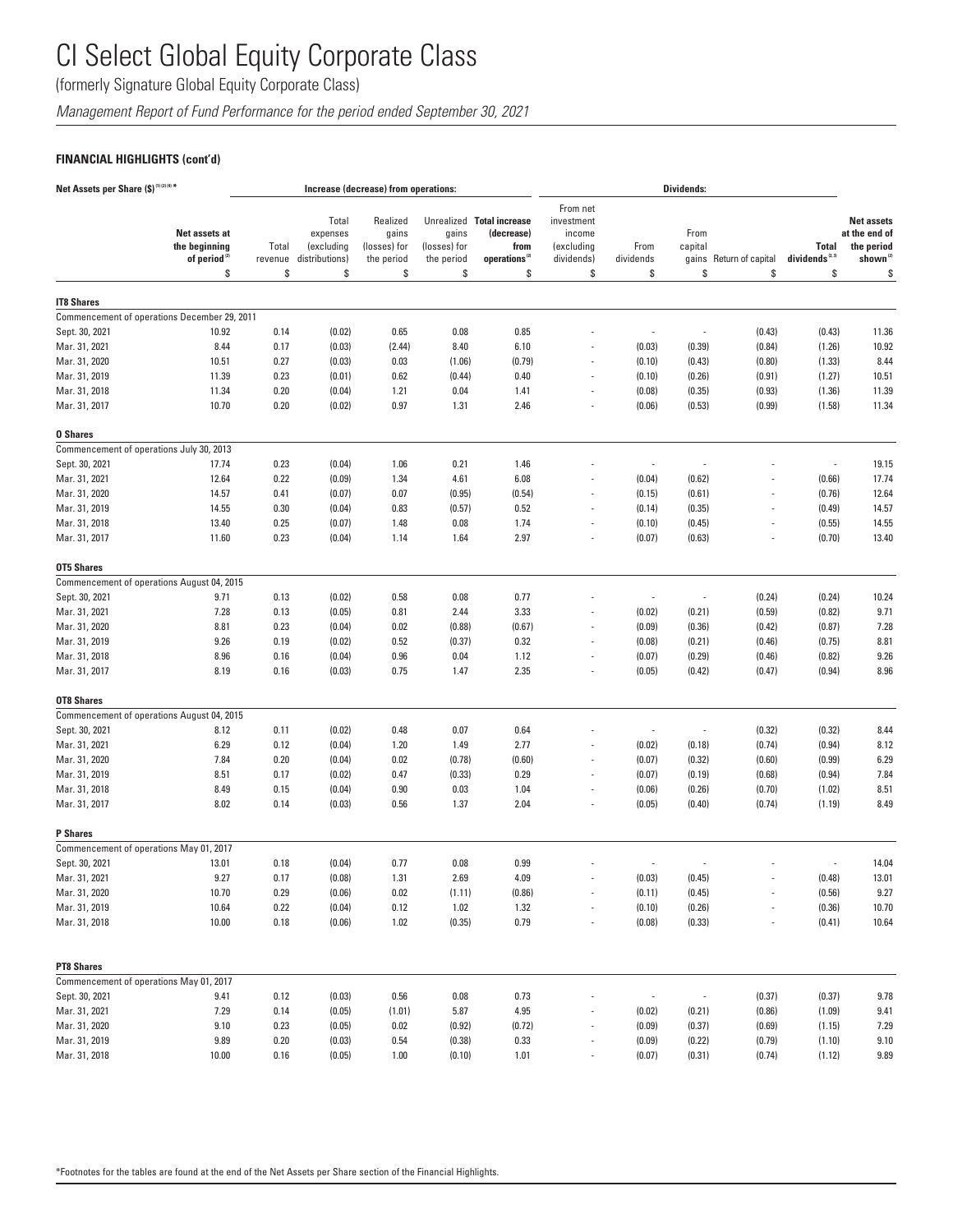(formerly Signature Global Equity Corporate Class)

*Management Report of Fund Performance for the period ended September 30, 2021*

### **FINANCIAL HIGHLIGHTS (cont'd)**

| Net Assets per Share (\$) (1) (2) (4)    |                                                                  |                       |                                                         | Increase (decrease) from operations:                  |                                                         |                                                                                | <b>Dividends:</b>                                                  |                         |                       |                               |                                                |                                                                               |
|------------------------------------------|------------------------------------------------------------------|-----------------------|---------------------------------------------------------|-------------------------------------------------------|---------------------------------------------------------|--------------------------------------------------------------------------------|--------------------------------------------------------------------|-------------------------|-----------------------|-------------------------------|------------------------------------------------|-------------------------------------------------------------------------------|
|                                          | Net assets at<br>the beginning<br>of period <sup>(2)</sup><br>\$ | Total<br>revenue<br>S | Total<br>expenses<br>(excluding<br>distributions)<br>\$ | Realized<br>gains<br>(losses) for<br>the period<br>\$ | Unrealized<br>gains<br>(losses) for<br>the period<br>\$ | <b>Total increase</b><br>(decrease)<br>from<br>operations <sup>(2)</sup><br>\$ | From net<br>investment<br>income<br>(excluding<br>dividends)<br>\$ | From<br>dividends<br>\$ | From<br>capital<br>\$ | gains Return of capital<br>\$ | <b>Total</b><br>dividends <sup>2,39</sup><br>s | <b>Net assets</b><br>at the end of<br>the period<br>shown <sup>(2)</sup><br>S |
|                                          |                                                                  |                       |                                                         |                                                       |                                                         |                                                                                |                                                                    |                         |                       |                               |                                                |                                                                               |
| <b>W</b> Shares                          |                                                                  |                       |                                                         |                                                       |                                                         |                                                                                |                                                                    |                         |                       |                               |                                                |                                                                               |
| Commencement of operations July 27, 2017 |                                                                  |                       |                                                         |                                                       |                                                         |                                                                                |                                                                    |                         |                       |                               |                                                |                                                                               |
| Sept. 30, 2021                           | 13.14                                                            | 0.15                  | (0.04)                                                  | 2.17                                                  | (2.24)                                                  | 0.04                                                                           |                                                                    |                         |                       |                               |                                                | 14.18                                                                         |
| Mar. 31, 2021                            | 9.36                                                             | 0.14                  | (0.06)                                                  | 1.83                                                  | 3.24                                                    | 5.15                                                                           | $\overline{\phantom{a}}$                                           | (0.03)                  | (0.46)                |                               | (0.49)                                         | 13.14                                                                         |
| Mar. 31, 2020                            | 10.80                                                            | 0.29                  | (0.06)                                                  | 0.03                                                  | (1.12)                                                  | (0.86)                                                                         | $\overline{\phantom{a}}$                                           | (0.11)                  | (0.46)                | $\overline{\phantom{a}}$      | (0.57)                                         | 9.36                                                                          |
| Mar. 31, 2019                            | 10.79                                                            | 0.22                  | (0.04)                                                  | 0.61                                                  | (0.43)                                                  | 0.36                                                                           | $\overline{\phantom{a}}$                                           | (0.10)                  | (0.26)                |                               | (0.36)                                         | 10.80                                                                         |
| Mar. 31, 2018                            | 10.00                                                            | 0.12                  | (0.05)                                                  | 0.94                                                  | 0.20                                                    | 1.21                                                                           | $\overline{\phantom{a}}$                                           | (0.08)                  | (0.33)                | $\overline{\phantom{a}}$      | (0.41)                                         | 10.79                                                                         |
| <b>WT8 Shares</b>                        |                                                                  |                       |                                                         |                                                       |                                                         |                                                                                |                                                                    |                         |                       |                               |                                                |                                                                               |
| Commencement of operations July 27, 2017 |                                                                  |                       |                                                         |                                                       |                                                         |                                                                                |                                                                    |                         |                       |                               |                                                |                                                                               |
| Sept. 30, 2021                           | 9.76                                                             | 0.13                  | (0.03)                                                  | 0.58                                                  | 0.08                                                    | 0.76                                                                           |                                                                    |                         |                       | (0.38)                        | (0.38)                                         | 10.15                                                                         |
| Mar. 31, 2021                            | 7.56                                                             | 0.15                  | (0.05)                                                  | (1.09)                                                | 4.89                                                    | 3.90                                                                           | $\overline{\phantom{a}}$                                           | (0.02)                  | (0.21)                | (0.89)                        | (1.12)                                         | 9.76                                                                          |
| Mar. 31, 2020                            | 9.44                                                             | 0.24                  | (0.05)                                                  | 0.02                                                  | (0.95)                                                  | (0.74)                                                                         | $\overline{\phantom{a}}$                                           | (0.09)                  | (0.38)                | (0.72)                        | (1.19)                                         | 7.56                                                                          |
| Mar. 31, 2019                            | 10.25                                                            | 0.20                  | (0.04)                                                  | 0.56                                                  | (0.39)                                                  | 0.33                                                                           | $\blacksquare$                                                     | (0.09)                  | (0.23)                | (0.82)                        | (1.14)                                         | 9.44                                                                          |
| Mar. 31, 2018                            | 10.00                                                            | 0.12                  | (0.05)                                                  | 0.92                                                  | 0.19                                                    | 1.18                                                                           | $\overline{\phantom{a}}$                                           | (0.07)                  | (0.32)                | (0.55)                        | (0.94)                                         | 10.25                                                                         |

(1) This information is derived from the Fund's semi-annual and annual financial statements.

(2) Net assets per share and dividends per share are based on the actual number of shares outstanding for the relevant Series at the relevant time. The increase (decrease) in net assets from operations per share is based on the weighted average number of shares outstanding for the relevant Series over the fiscal period.

(3) Dividends are automatically reinvested in additional shares of the Fund.

(4) This information is provided for the period ended September 30, 2021 and the years ended March 31.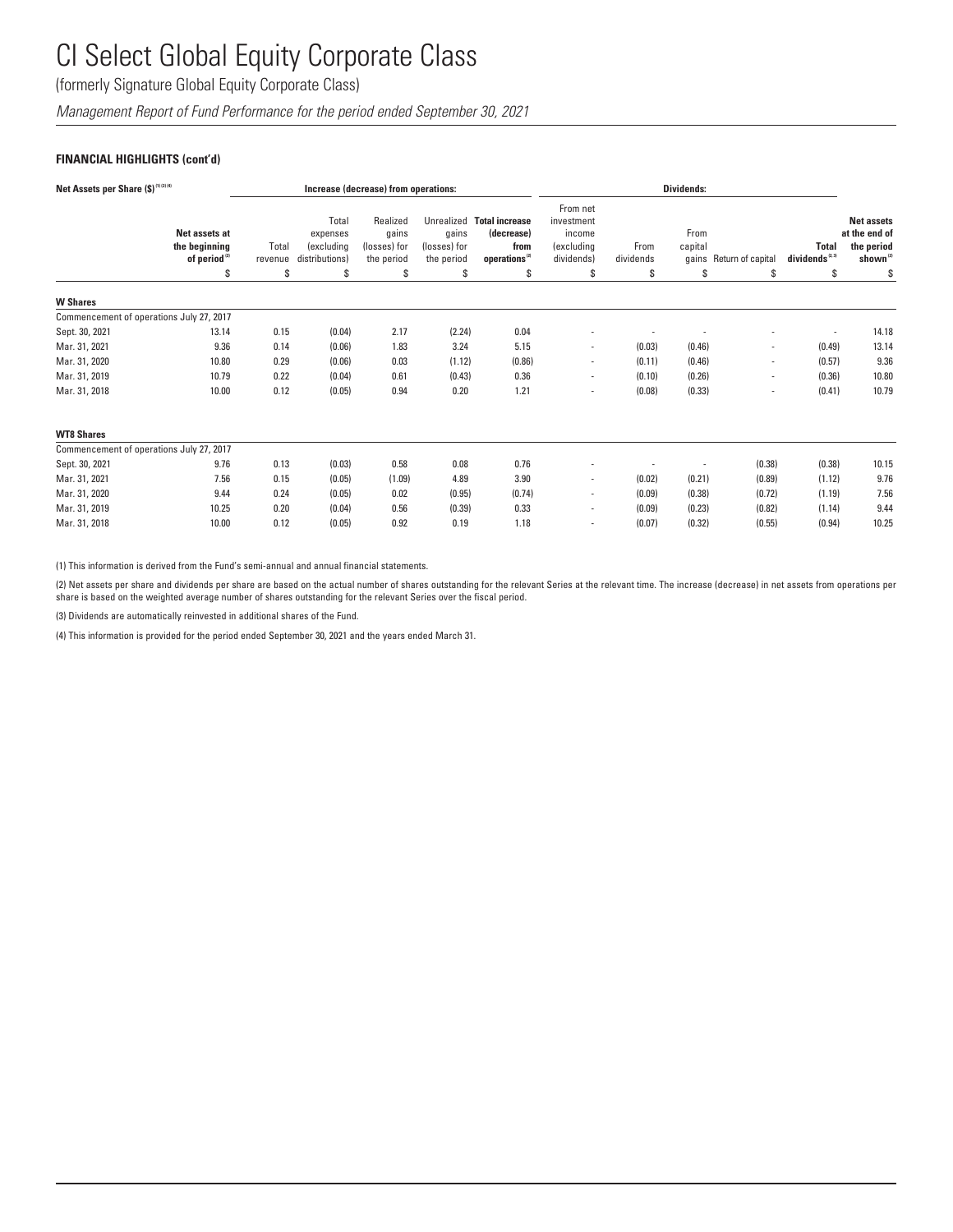(formerly Signature Global Equity Corporate Class)

*Management Report of Fund Performance for the period ended September 30, 2021*

### **FINANCIAL HIGHLIGHTS (cont'd)**

### **Ratios and Supplemental Data (1) (5) \***

|                                               |                                  | Number                              | Management                          |                                  | Management                      | <b>Effective HST</b> |                                                                                         |           |
|-----------------------------------------------|----------------------------------|-------------------------------------|-------------------------------------|----------------------------------|---------------------------------|----------------------|-----------------------------------------------------------------------------------------|-----------|
|                                               | <b>Total net</b>                 | of shares                           | expense ratio                       | Harmonized                       | expense ratio                   | rate for the         | Trading                                                                                 | Portfolio |
|                                               | assets <sup>(5)</sup><br>\$000's | outstanding <sup>(5)</sup><br>000's | before taxes <sup>(2)</sup><br>$\%$ | sales tax <sup>(2)</sup><br>$\%$ | after taxes <sup>(2)</sup><br>% | $\%$                 | period <sup>(2)</sup> expense ratio <sup>(3)</sup> turnover rate <sup>(4)</sup><br>$\%$ | %         |
| <b>A Shares</b>                               |                                  |                                     |                                     |                                  |                                 |                      |                                                                                         |           |
| Commencement of operations November 30, 1987  |                                  |                                     |                                     |                                  |                                 |                      |                                                                                         |           |
| Sept. 30, 2021                                | 34,618                           | 1,418                               | 2.22                                | 0.23                             | 2.45                            | 10.28                | 0.17                                                                                    | 27.68     |
| Mar. 31, 2021                                 | 33,531                           | 1,466                               | 2.22                                | 0.23                             | 2.45                            | 10.47                | 0.18                                                                                    | 75.99     |
| Mar. 31, 2020                                 | 25,078                           | 1,504                               | 2.22                                | 0.23                             | 2.45                            | 10.40                | 0.19                                                                                    | 84.38     |
| Mar. 31, 2019                                 | 20,692                           | 1,052                               | 2.22                                | 0.22                             | 2.44                            | 10.10                | 0.19                                                                                    | 80.81     |
| Mar. 31, 2018                                 | 26,695                           | 1,328                               | 2.22                                | 0.23                             | 2.45                            | 10.49                | 0.19                                                                                    | 91.74     |
| Mar. 31, 2017                                 | 38,906                           | 2,055                               | 2.22                                | 0.23                             | 2.45                            | 10.51                | 0.21                                                                                    | 104.60    |
| <b>AT5 Shares</b>                             |                                  |                                     |                                     |                                  |                                 |                      |                                                                                         |           |
| Commencement of operations September 28, 2007 |                                  |                                     |                                     |                                  |                                 |                      |                                                                                         |           |
| Sept. 30, 2021                                | 412                              | 50                                  | 2.22                                | 0.25                             | 2.47                            | 11.41                | 0.17                                                                                    | 27.68     |
| Mar. 31, 2021                                 | 414                              | 52                                  | 2.22                                | 0.25                             | 2.47                            | 11.08                | 0.18                                                                                    | 75.99     |
| Mar. 31, 2020                                 | 197                              | 32                                  | 2.22                                | 0.18                             | 2.40                            | 8.00                 | 0.19                                                                                    | 84.38     |
| Mar. 31, 2019                                 | 139                              | 18                                  | 2.22                                | 0.15                             | 2.37                            | 6.61                 | 0.19                                                                                    | 80.81     |
| Mar. 31, 2018                                 | 142                              | 17                                  | 2.22                                | 0.13                             | 2.35                            | 5.86                 | 0.19                                                                                    | 91.74     |
| Mar. 31, 2017                                 | 199                              | 25                                  | 2.22                                | 0.13                             | 2.35                            | 5.64                 | 0.21                                                                                    | 104.60    |
| <b>AT8 Shares</b>                             |                                  |                                     |                                     |                                  |                                 |                      |                                                                                         |           |
| Commencement of operations September 28, 2007 |                                  |                                     |                                     |                                  |                                 |                      |                                                                                         |           |
| Sept. 30, 2021                                | 433                              | 91                                  | 2.22                                | 0.24                             | 2.46                            | 10.99                | 0.17                                                                                    | 27.68     |
| Mar. 31, 2021                                 | 262                              | 57                                  | 2.22                                | 0.20                             | 2.42                            | 9.08                 | 0.18                                                                                    | 75.99     |
| Mar. 31, 2020                                 | 195                              | 53                                  | 2.22                                | 0.18                             | 2.40                            | 8.07                 | 0.19                                                                                    | 84.38     |
| Mar. 31, 2019                                 | 375                              | 80                                  | 2.22                                | 0.18                             | 2.40                            | 8.05                 | 0.19                                                                                    | 80.81     |
| Mar. 31, 2018                                 | 396                              | 76                                  | 2.22                                | 0.18                             | 2.40                            | 7.95                 | 0.19                                                                                    | 91.74     |
| Mar. 31, 2017                                 | 482                              | 91                                  | 2.23                                | 0.19                             | 2.42                            | 8.86                 | 0.21                                                                                    | 104.60    |
| <b>E</b> Shares                               |                                  |                                     |                                     |                                  |                                 |                      |                                                                                         |           |
| Commencement of operations August 04, 2015    |                                  |                                     |                                     |                                  |                                 |                      |                                                                                         |           |
| Sept. 30, 2021                                | 2,438                            | 199                                 | 2.10                                | 0.26                             | 2.36                            | 12.29                | 0.17                                                                                    | 27.68     |
| Mar. 31, 2021                                 | 2,614                            | 228                                 | 2.10                                | 0.25                             | 2.35                            | 12.12                | 0.18                                                                                    | 75.99     |
| Mar. 31, 2020                                 | 2,579                            | 309                                 | 2.10                                | 0.26                             | 2.36                            | 12.29                | 0.19                                                                                    | 84.38     |
| Mar. 31, 2019                                 | 3,255                            | 331                                 | 2.10                                | 0.25                             | 2.35                            | 12.11                | 0.19                                                                                    | 80.81     |
| Mar. 31, 2018                                 | 3,718                            | 370                                 | 2.10                                | 0.25                             | 2.35                            | 12.08                | 0.19                                                                                    | 91.74     |
| Mar. 31, 2017                                 | 3,369                            | 356                                 | 2.14                                | 0.26                             | 2.40                            | 12.78                | 0.21                                                                                    | 104.60    |
| <b>EF Shares</b>                              |                                  |                                     |                                     |                                  |                                 |                      |                                                                                         |           |
| Commencement of operations August 04, 2015    |                                  |                                     |                                     |                                  |                                 |                      |                                                                                         |           |
| Sept. 30, 2021                                | 424                              | 32                                  | 1.10                                | 0.11                             | 1.21                            | 10.19                | 0.17                                                                                    | 27.68     |
| Mar. 31, 2021                                 | 587                              | 48                                  | 1.10                                | 0.11                             | 1.21                            | 9.75                 | 0.18                                                                                    | 75.99     |
| Mar. 31, 2020                                 | 557                              | 63                                  | 1.10                                | 0.11                             | 1.21                            | 10.24                | 0.19                                                                                    | 84.38     |
| Mar. 31, 2019                                 | 668                              | 65                                  | 1.10                                | 0.10                             | 1.20                            | 9.56                 | 0.19                                                                                    | 80.81     |
| Mar. 31, 2018                                 | 899                              | 87                                  | 1.10                                | 0.13                             | 1.23                            | 12.08                | 0.19                                                                                    | 91.74     |
| Mar. 31, 2017                                 | 598                              | 62                                  | 1.10                                | 0.14                             | 1.24                            | 13.00                | 0.21                                                                                    | 104.60    |
| <b>EFT5 Shares</b>                            |                                  |                                     |                                     |                                  |                                 |                      |                                                                                         |           |
| Commencement of operations August 04, 2015    |                                  |                                     |                                     |                                  |                                 |                      |                                                                                         |           |
| Sept. 30, 2021                                | $\mathbf{1}$                     |                                     | 1.10                                | 0.14                             | 1.24                            | 13.00                | 0.17                                                                                    | 27.68     |
| Mar. 31, 2021                                 | $\mathbf{1}$                     |                                     | 1.10                                | 0.14                             | 1.24                            | 13.00                | 0.18                                                                                    | 75.99     |
| Mar. 31, 2020                                 | 22                               | 3                                   | 1.10                                | 0.14                             | 1.24                            | 13.00                | 0.19                                                                                    | 84.38     |
| Mar. 31, 2019                                 | 24                               | 3                                   | 1.10                                | 0.14                             | 1.24                            | 13.00                | 0.19                                                                                    | 80.81     |
| Mar. 31, 2018                                 | 24                               | 3                                   | 1.10                                | 0.14                             | 1.24                            | 13.00                | 0.19                                                                                    | 91.74     |
| Mar. 31, 2017                                 | 21                               | $\overline{2}$                      | 1.10                                | 0.15                             | 1.25                            | 13.00                | 0.21                                                                                    | 104.60    |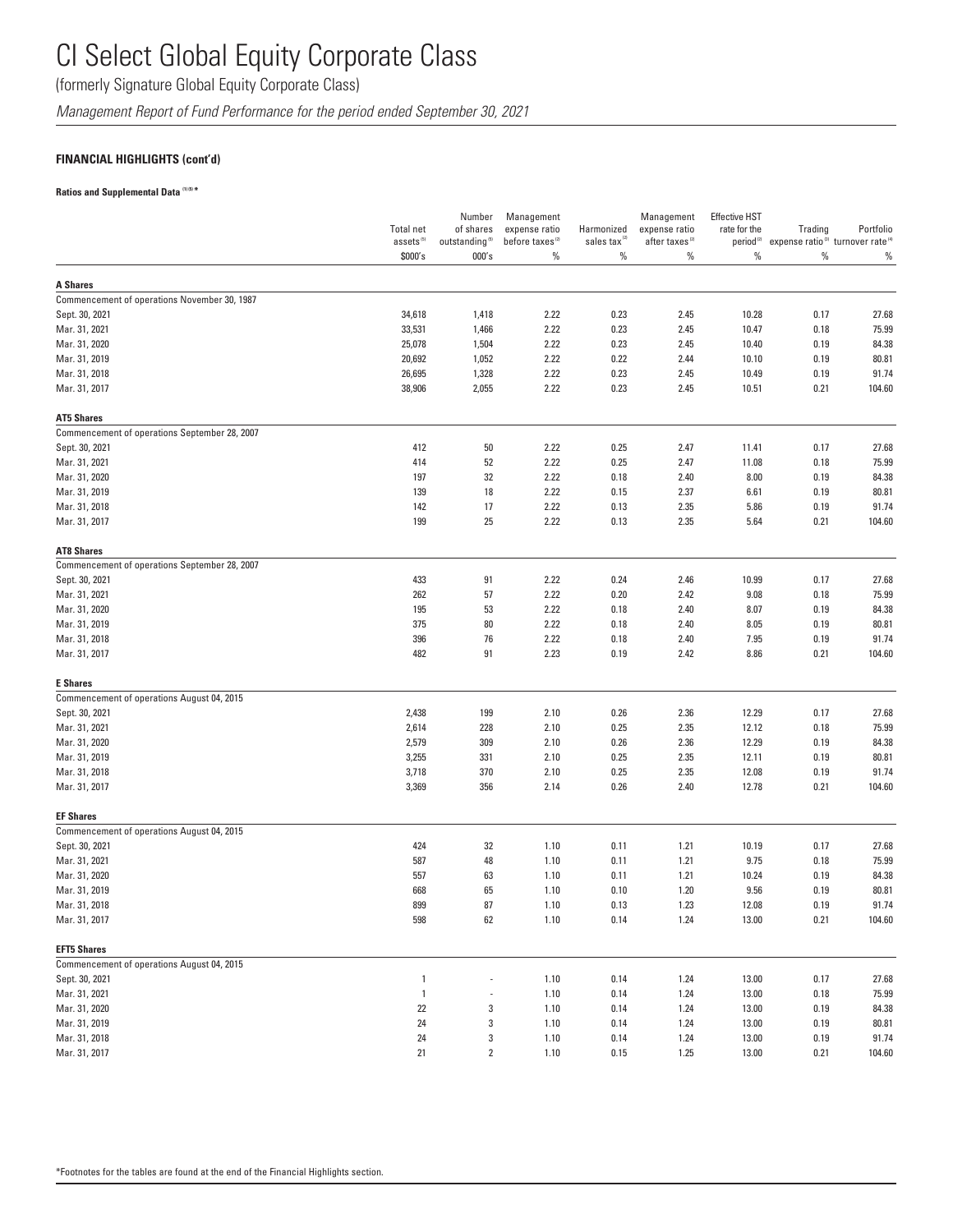(formerly Signature Global Equity Corporate Class)

*Management Report of Fund Performance for the period ended September 30, 2021*

### **FINANCIAL HIGHLIGHTS (cont'd)**

#### **Ratios and Supplemental Data (1) (5) \***

|                                               | <b>Total net</b><br>assets <sup>(5)</sup> | Number<br>of shares<br>outstanding <sup>(5)</sup> | Management<br>expense ratio<br>before taxes <sup>(2)</sup> | Harmonized<br>sales tax <sup>12</sup> | Management<br>expense ratio<br>after taxes <sup>(2)</sup> | <b>Effective HST</b><br>rate for the | Trading<br>period <sup>(2)</sup> expense ratio <sup>(3)</sup> turnover rate <sup>(4)</sup> | Portfolio      |
|-----------------------------------------------|-------------------------------------------|---------------------------------------------------|------------------------------------------------------------|---------------------------------------|-----------------------------------------------------------|--------------------------------------|--------------------------------------------------------------------------------------------|----------------|
|                                               | \$000's                                   | 000's                                             | $\%$                                                       | $\%$                                  | $\%$                                                      | $\%$                                 | %                                                                                          | $\%$           |
| <b>EFT8 Shares</b>                            |                                           |                                                   |                                                            |                                       |                                                           |                                      |                                                                                            |                |
| Commencement of operations August 04, 2015    |                                           |                                                   |                                                            |                                       |                                                           |                                      |                                                                                            |                |
| Sept. 30, 2021                                | $\overline{1}$                            | ÷                                                 | 1.10                                                       | 0.14                                  | 1.24                                                      | 13.00                                | 0.17                                                                                       | 27.68          |
| Mar. 31, 2021                                 | $\overline{1}$                            |                                                   | 1.10                                                       | 0.14                                  | 1.24                                                      | 7.75                                 | 0.18                                                                                       | 75.99          |
| Mar. 31, 2020                                 | 22                                        | 4                                                 | 1.10                                                       | 0.07                                  | 1.17                                                      | 5.98                                 | 0.19                                                                                       | 84.38          |
| Mar. 31, 2019                                 | 197                                       | 26                                                | 1.10                                                       | 0.11                                  | 1.21                                                      | 11.26                                | 0.19                                                                                       | 80.81          |
| Mar. 31, 2018                                 | 24                                        | $\sqrt{3}$                                        | 1.10                                                       | 0.14                                  | 1.24                                                      | 13.00                                | 0.19                                                                                       | 91.74          |
| Mar. 31, 2017                                 | 21                                        | $\sqrt{3}$                                        | 1.10                                                       | 0.15                                  | 1.25                                                      | 13.00                                | 0.21                                                                                       | 104.60         |
| <b>ET5 Shares</b>                             |                                           |                                                   |                                                            |                                       |                                                           |                                      |                                                                                            |                |
| Commencement of operations August 04, 2015    |                                           |                                                   |                                                            |                                       |                                                           |                                      |                                                                                            |                |
| Sept. 30, 2021                                | $\overline{1}$                            |                                                   | 2.10                                                       | 0.27                                  | 2.37                                                      | 13.00                                | 0.17                                                                                       | 27.68          |
| Mar. 31, 2021                                 | $\overline{\phantom{a}}$                  |                                                   | 2.10                                                       | 0.27                                  | 2.37                                                      | 13.00                                | 0.18                                                                                       | 75.99          |
| Mar. 31, 2020                                 | 29                                        | 4                                                 | 2.10                                                       | 0.27                                  | 2.37                                                      | 13.00                                | 0.19                                                                                       | 84.38          |
| Mar. 31, 2019                                 | 33                                        | 4                                                 | 2.10                                                       | 0.27                                  | 2.37                                                      | 13.00                                | 0.19                                                                                       | 80.81          |
| Mar. 31, 2018                                 | 32                                        | 4                                                 | 2.10                                                       | 0.28                                  | 2.38                                                      | 13.00                                | 0.19                                                                                       | 91.74          |
| Mar. 31, 2017                                 | 29                                        | 3                                                 | 2.12                                                       | 0.28                                  | 2.40                                                      | 13.00                                | 0.21                                                                                       | 104.60         |
| <b>ET8 Shares</b>                             |                                           |                                                   |                                                            |                                       |                                                           |                                      |                                                                                            |                |
| Commencement of operations August 04, 2015    |                                           |                                                   |                                                            |                                       |                                                           |                                      |                                                                                            |                |
| Sept. 30, 2021                                | $\overline{1}$                            |                                                   | 2.10                                                       | 0.27                                  | 2.37                                                      | 13.00                                | 0.17                                                                                       | 27.68          |
| Mar. 31, 2021                                 | $\overline{\phantom{a}}$                  | $\overline{a}$                                    | 2.10                                                       | 0.27                                  | 2.37                                                      | 13.00                                | 0.18                                                                                       | 75.99          |
| Mar. 31, 2020                                 | 29                                        | 5                                                 | 2.10                                                       | 0.27                                  | 2.37                                                      | 13.00                                | 0.19                                                                                       | 84.38          |
| Mar. 31, 2019                                 | 33                                        | 5                                                 | 2.10                                                       | 0.27                                  | 2.37                                                      | 13.00                                | 0.19                                                                                       | 80.81          |
| Mar. 31, 2018                                 | 32                                        | 4                                                 | 2.10                                                       | 0.27                                  | 2.37                                                      | 13.00                                | 0.19                                                                                       | 91.74          |
| Mar. 31, 2017                                 | 29                                        | 4                                                 | 2.12                                                       | 0.28                                  | 2.40                                                      | 13.00                                | 0.21                                                                                       | 104.60         |
| <b>F</b> Shares                               |                                           |                                                   |                                                            |                                       |                                                           |                                      |                                                                                            |                |
| Commencement of operations August 08, 2000    |                                           |                                                   |                                                            |                                       |                                                           |                                      |                                                                                            |                |
| Sept. 30, 2021                                | 11,409                                    | 758                                               | 1.22                                                       | 0.12                                  | 1.34                                                      | 10.22                                | 0.17                                                                                       | 27.68          |
| Mar. 31, 2021                                 | 7,164                                     | 511                                               | 1.22                                                       | 0.12                                  | 1.34                                                      | 10.03                                | 0.18                                                                                       | 75.99          |
| Mar. 31, 2020                                 | 4,763                                     | 471                                               | 1.22                                                       | 0.12                                  | 1.34                                                      | 9.93                                 | 0.19                                                                                       | 84.38          |
| Mar. 31, 2019                                 | 2,159                                     | 183                                               | 1.22                                                       | 0.12                                  | 1.34                                                      | 9.94                                 | 0.19                                                                                       | 80.81<br>91.74 |
| Mar. 31, 2018<br>Mar. 31, 2017                | 2,862<br>3,152                            | 240<br>284                                        | 1.22<br>1.22                                               | 0.11<br>0.11                          | 1.33<br>1.33                                              | 9.39<br>8.71                         | 0.19<br>0.21                                                                               | 104.60         |
| <b>FT8 Shares</b>                             |                                           |                                                   |                                                            |                                       |                                                           |                                      |                                                                                            |                |
| Commencement of operations September 28, 2007 |                                           |                                                   |                                                            |                                       |                                                           |                                      |                                                                                            |                |
| Sept. 30, 2021                                | 258                                       | 24                                                | 1.22                                                       | 0.12                                  | 1.34                                                      | 9.96                                 | 0.17                                                                                       | 27.68          |
| Mar. 31, 2021                                 | 212                                       | 21                                                | 1.22                                                       | 0.13                                  | 1.35                                                      | 10.63                                | 0.18                                                                                       | 75.99          |
| Mar. 31, 2020                                 | 189                                       | 23                                                | 1.22                                                       | 0.12                                  | 1.34                                                      | 10.23                                | 0.19                                                                                       | 84.38          |
| Mar. 31, 2019                                 | 182                                       | 18                                                | 1.22                                                       | 0.15                                  | 1.37                                                      | 12.27                                | 0.19                                                                                       | 80.81          |
| Mar. 31, 2018                                 | 131                                       | 12                                                | 1.22                                                       | 0.14                                  | 1.36                                                      | 11.84                                | 0.19                                                                                       | 91.74          |
| Mar. 31, 2017                                 | 68                                        | 6                                                 | 1.22                                                       | 0.15                                  | 1.37                                                      | 12.62                                | 0.21                                                                                       | 104.60         |
| I Shares                                      |                                           |                                                   |                                                            |                                       |                                                           |                                      |                                                                                            |                |
| Commencement of operations June 29, 2005      |                                           |                                                   |                                                            |                                       |                                                           |                                      |                                                                                            |                |
| Sept. 30, 2021                                | 75,529                                    | 3,395                                             |                                                            |                                       |                                                           |                                      | 0.17                                                                                       | 27.68          |
| Mar. 31, 2021                                 | 70,551                                    | 3,426                                             |                                                            |                                       |                                                           |                                      | 0.18                                                                                       | 75.99          |
| Mar. 31, 2020                                 | 33,776                                    | 2,306                                             |                                                            |                                       |                                                           |                                      | 0.19                                                                                       | 84.38          |
| Mar. 31, 2019                                 | 38,508                                    | 2,285                                             |                                                            |                                       |                                                           | ÷,                                   | 0.19                                                                                       | 80.81          |
| Mar. 31, 2018                                 | 39,958                                    | 2,377                                             |                                                            |                                       |                                                           |                                      | 0.19                                                                                       | 91.74          |
| Mar. 31, 2017                                 | 42,339                                    | 2,741                                             |                                                            |                                       |                                                           |                                      | 0.21                                                                                       | 104.60         |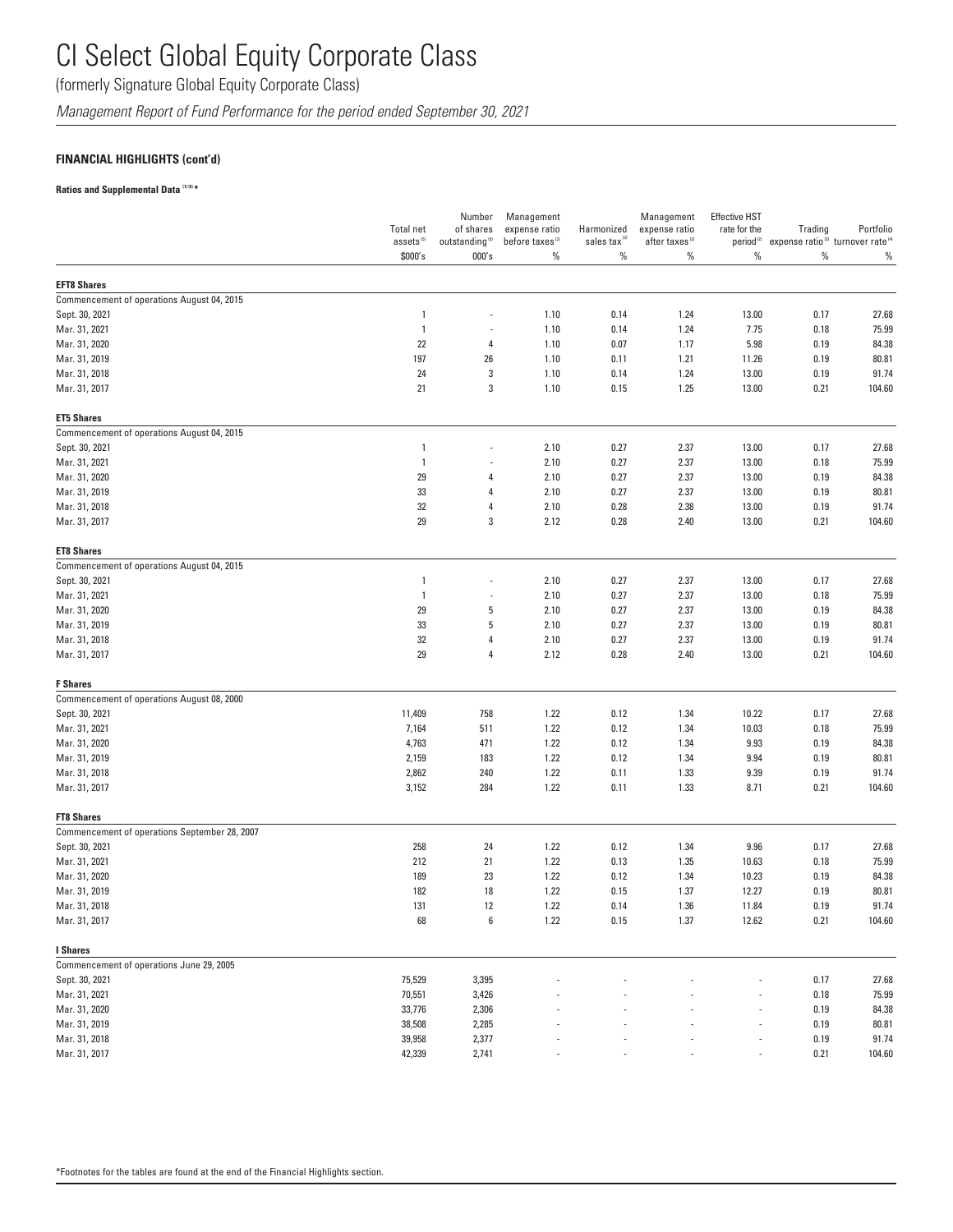(formerly Signature Global Equity Corporate Class)

*Management Report of Fund Performance for the period ended September 30, 2021*

### **FINANCIAL HIGHLIGHTS (cont'd)**

#### **Ratios and Supplemental Data (1) (5) \***

|                                              | <b>Total net</b><br>assets <sup>(5)</sup> | Number<br>of shares<br>outstanding <sup>(5)</sup> | Management<br>expense ratio<br>before taxes <sup>(2)</sup> | Harmonized<br>sales tax <sup>(2)</sup> | Management<br>expense ratio<br>after taxes <sup>(2)</sup> | <b>Effective HST</b><br>rate for the<br>period <sup>(2)</sup> | Trading | Portfolio<br>expense ratio <sup>(3)</sup> turnover rate <sup>(4)</sup> |
|----------------------------------------------|-------------------------------------------|---------------------------------------------------|------------------------------------------------------------|----------------------------------------|-----------------------------------------------------------|---------------------------------------------------------------|---------|------------------------------------------------------------------------|
|                                              | \$000's                                   | 000's                                             | $\%$                                                       | $\%$                                   | $\%$                                                      | $\%$                                                          | $\%$    | $\%$                                                                   |
| <b>IT8 Shares</b>                            |                                           |                                                   |                                                            |                                        |                                                           |                                                               |         |                                                                        |
| Commencement of operations December 29, 2011 |                                           |                                                   |                                                            |                                        |                                                           |                                                               |         |                                                                        |
| Sept. 30, 2021                               | 1                                         |                                                   |                                                            |                                        |                                                           |                                                               | 0.17    | 27.68                                                                  |
| Mar. 31, 2021                                | $\overline{1}$                            |                                                   |                                                            |                                        |                                                           |                                                               | 0.18    | 75.99                                                                  |
| Mar. 31, 2020                                | 45                                        | 5                                                 |                                                            |                                        |                                                           |                                                               | 0.19    | 84.38                                                                  |
| Mar. 31, 2019                                | 49                                        | 5                                                 |                                                            |                                        |                                                           |                                                               | 0.19    | 80.81                                                                  |
| Mar. 31, 2018                                | 47                                        | 4                                                 |                                                            |                                        |                                                           | ÷,                                                            | 0.19    | 91.74                                                                  |
| Mar. 31, 2017                                | 42                                        | $\overline{4}$                                    |                                                            |                                        |                                                           | i,                                                            | 0.21    | 104.60                                                                 |
| <b>0 Shares</b>                              |                                           |                                                   |                                                            |                                        |                                                           |                                                               |         |                                                                        |
| Commencement of operations July 30, 2013     |                                           |                                                   |                                                            |                                        |                                                           |                                                               |         |                                                                        |
| Sept. 30, 2021                               | 16,487                                    | 861                                               | 0.15                                                       | 0.02                                   | 0.17                                                      | 10.84                                                         | 0.17    | 27.68                                                                  |
| Mar. 31, 2021                                | 24,541                                    | 1,383                                             | 0.15                                                       | 0.02                                   | 0.17                                                      | 10.43                                                         | 0.18    | 75.99                                                                  |
| Mar. 31, 2020                                | 26,769                                    | 2,118                                             | 0.15                                                       | 0.02                                   | 0.17                                                      | 10.59                                                         | 0.19    | 84.38                                                                  |
| Mar. 31, 2019                                | 26,901                                    | 1,846                                             | 0.15                                                       | 0.01                                   | 0.16                                                      | 9.87                                                          | 0.19    | 80.81                                                                  |
| Mar. 31, 2018                                | 27,042                                    | 1,858                                             | 0.15                                                       | 0.01                                   | 0.16                                                      | 8.75                                                          | 0.19    | 91.74                                                                  |
| Mar. 31, 2017                                | 23,624                                    | 1,764                                             | 0.15                                                       | 0.01                                   | 0.16                                                      | 6.26                                                          | 0.21    | 104.60                                                                 |
| <b>OT5 Shares</b>                            |                                           |                                                   |                                                            |                                        |                                                           |                                                               |         |                                                                        |
| Commencement of operations August 04, 2015   |                                           |                                                   |                                                            |                                        |                                                           |                                                               |         |                                                                        |
| Sept. 30, 2021                               | 206                                       | 20                                                | 0.15                                                       | 0.02                                   | 0.17                                                      | 13.00                                                         | 0.17    | 27.68                                                                  |
| Mar. 31, 2021                                | 196                                       | 20                                                | 0.15                                                       | 0.02                                   | 0.17                                                      | 13.00                                                         | 0.18    | 75.99                                                                  |
| Mar. 31, 2020                                | 175                                       | 24                                                | 0.15                                                       | 0.02                                   | 0.17                                                      | 13.00                                                         | 0.19    | 84.38                                                                  |
| Mar. 31, 2019                                | 201                                       | 23                                                | 0.15                                                       | 0.02                                   | 0.17                                                      | 13.00                                                         | 0.19    | 80.81                                                                  |
| Mar. 31, 2018                                | 204                                       | 22                                                | 0.15                                                       | 0.02                                   | 0.17                                                      | 13.00                                                         | 0.19    | 91.74                                                                  |
| Mar. 31, 2017                                | 192                                       | 21                                                | 0.15                                                       | 0.02                                   | 0.17                                                      | 13.00                                                         | 0.21    | 104.60                                                                 |
| <b>OT8 Shares</b>                            |                                           |                                                   |                                                            |                                        |                                                           |                                                               |         |                                                                        |
| Commencement of operations August 04, 2015   |                                           |                                                   |                                                            |                                        |                                                           |                                                               |         |                                                                        |
| Sept. 30, 2021                               | 201                                       | 24                                                | 0.15                                                       | 0.01                                   | 0.16                                                      | 5.58                                                          | 0.17    | 27.68                                                                  |
| Mar. 31, 2021                                | 192                                       | 24                                                | 0.15                                                       | 0.01                                   | 0.16                                                      | 9.48                                                          | 0.18    | 75.99                                                                  |
| Mar. 31, 2020                                | 46                                        | $\overline{7}$                                    | 0.15                                                       | 0.01                                   | 0.16                                                      | 10.63                                                         | 0.19    | 84.38                                                                  |
| Mar. 31, 2019                                | 52                                        | $\overline{7}$                                    | 0.15                                                       | 0.01                                   | 0.16                                                      | 10.41                                                         | 0.19    | 80.81                                                                  |
| Mar. 31, 2018                                | 52                                        | 6                                                 | 0.15                                                       | 0.02                                   | 0.17                                                      | 12.35                                                         | 0.19    | 91.74                                                                  |
| Mar. 31, 2017                                | 48                                        | 6                                                 | 0.15                                                       | 0.02                                   | 0.17                                                      | 13.00                                                         | 0.21    | 104.60                                                                 |
| <b>P</b> Shares                              |                                           |                                                   |                                                            |                                        |                                                           |                                                               |         |                                                                        |
| Commencement of operations May 01, 2017      |                                           |                                                   |                                                            |                                        |                                                           |                                                               |         |                                                                        |
| Sept. 30, 2021                               | 972                                       | 69                                                | 0.22                                                       | 0.02                                   | 0.24                                                      | 8.78                                                          | 0.17    | 27.68                                                                  |
| Mar. 31, 2021                                | 695                                       | 53                                                | 0.22                                                       | 0.02                                   | 0.24                                                      | 8.35                                                          | 0.18    | 75.99                                                                  |
| Mar. 31, 2020                                | 330                                       | 36                                                | 0.22                                                       | 0.02                                   | 0.24                                                      | 9.39                                                          | 0.19    | 84.38                                                                  |
| Mar. 31, 2019                                | 353                                       | 33                                                | 0.22                                                       | 0.02                                   | 0.24                                                      | 12.21                                                         | 0.19    | 80.81                                                                  |
| Mar. 31, 2018                                | 24                                        | $\overline{\mathbf{c}}$                           | 0.22                                                       | 0.03                                   | 0.25                                                      | 13.00                                                         | 0.19    | 91.74                                                                  |
| <b>PT8 Shares</b>                            |                                           |                                                   |                                                            |                                        |                                                           |                                                               |         |                                                                        |
| Commencement of operations May 01, 2017      |                                           |                                                   |                                                            |                                        |                                                           |                                                               |         |                                                                        |
| Sept. 30, 2021                               | $\overline{1}$                            |                                                   | 0.22                                                       | 0.03                                   | 0.25                                                      | 13.00                                                         | 0.17    | 27.68                                                                  |
| Mar. 31, 2021                                | $\overline{1}$                            |                                                   | 0.22                                                       | 0.03                                   | 0.25                                                      | 13.00                                                         | 0.18    | 75.99                                                                  |
| Mar. 31, 2020                                | 10                                        | 1                                                 | 0.22                                                       | 0.03                                   | 0.25                                                      | 13.00                                                         | 0.19    | 84.38                                                                  |
| Mar. 31, 2019                                | 11                                        | $\mathbf{1}$                                      | 0.22                                                       | 0.03                                   | 0.25                                                      | 13.00                                                         | 0.19    | 80.81                                                                  |
| Mar. 31, 2018                                | 11                                        | $\mathbf{1}$                                      | 0.22                                                       | 0.03                                   | 0.25                                                      | 13.00                                                         | 0.19    | 91.74                                                                  |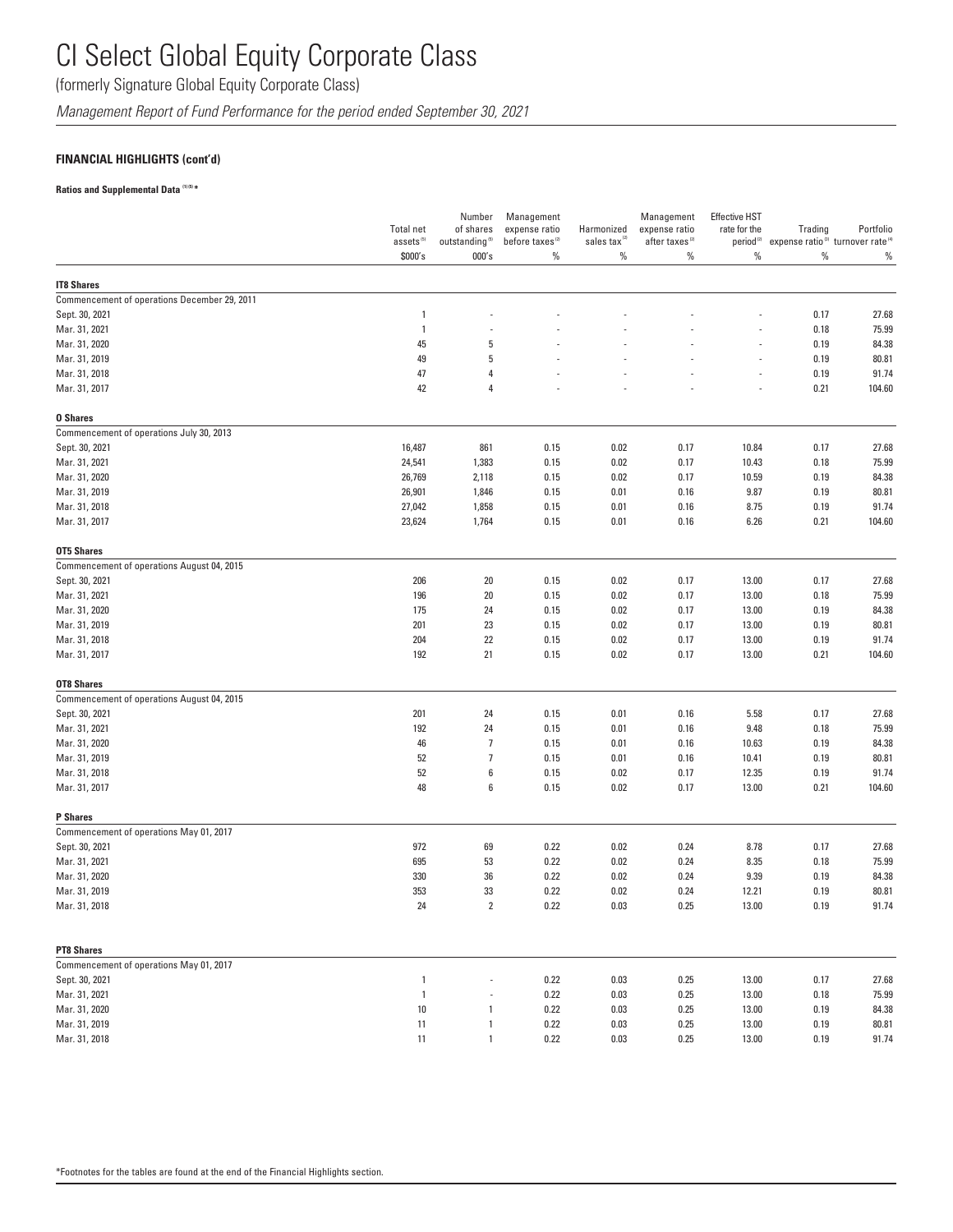(formerly Signature Global Equity Corporate Class)

*Management Report of Fund Performance for the period ended September 30, 2021*

#### **FINANCIAL HIGHLIGHTS (cont'd)**

#### **Ratios and Supplemental Data (1) (5)**

|                                          | Total net<br>assets <sup>(5)</sup><br>\$000's | Number<br>of shares<br>outstanding <sup>(5)</sup><br>000's | Management<br>expense ratio<br>before taxes <sup>(2)</sup><br>% | Harmonized<br>sales tax <sup>(2)</sup><br>% | Management<br>expense ratio<br>after taxes <sup>(2)</sup><br>$\%$ | <b>Effective HST</b><br>rate for the<br>period <sup>(2)</sup><br>% | Trading<br>expense ratio <sup>(3)</sup> turnover rate <sup>(4)</sup><br>% | Portfolio<br>% |
|------------------------------------------|-----------------------------------------------|------------------------------------------------------------|-----------------------------------------------------------------|---------------------------------------------|-------------------------------------------------------------------|--------------------------------------------------------------------|---------------------------------------------------------------------------|----------------|
| <b>W</b> Shares                          |                                               |                                                            |                                                                 |                                             |                                                                   |                                                                    |                                                                           |                |
| Commencement of operations July 27, 2017 |                                               |                                                            |                                                                 |                                             |                                                                   |                                                                    |                                                                           |                |
| Sept. 30, 2021                           | 47                                            | 3                                                          | 0.16                                                            | 0.02                                        | 0.18                                                              | 13.00                                                              | 0.17                                                                      | 27.68          |
| Mar. 31, 2021                            | 43                                            | 3                                                          | 0.15                                                            | 0.02                                        | 0.17                                                              | 13.00                                                              | 0.18                                                                      | 75.99          |
| Mar. 31, 2020                            | 11                                            |                                                            | 0.18                                                            | 0.03                                        | 0.21                                                              | 13.00                                                              | 0.19                                                                      | 84.38          |
| Mar. 31, 2019                            | 12                                            |                                                            | 0.22                                                            | 0.03                                        | 0.25                                                              | 13.00                                                              | 0.19                                                                      | 80.81          |
| Mar. 31, 2018                            | 11                                            |                                                            | 0.22                                                            | 0.03                                        | 0.25                                                              | 13.00                                                              | 0.19                                                                      | 91.74          |
| <b>WT8 Shares</b>                        |                                               |                                                            |                                                                 |                                             |                                                                   |                                                                    |                                                                           |                |
| Commencement of operations July 27, 2017 |                                               |                                                            |                                                                 |                                             |                                                                   |                                                                    |                                                                           |                |
| Sept. 30, 2021                           |                                               | $\overline{\phantom{a}}$                                   | 0.16                                                            | 0.02                                        | 0.18                                                              | 13.00                                                              | 0.17                                                                      | 27.68          |
| Mar. 31, 2021                            |                                               | $\overline{\phantom{a}}$                                   | 0.16                                                            | 0.02                                        | 0.18                                                              | 13.00                                                              | 0.18                                                                      | 75.99          |
| Mar. 31, 2020                            | 11                                            |                                                            | 0.18                                                            | 0.03                                        | 0.21                                                              | 13.00                                                              | 0.19                                                                      | 84.38          |
| Mar. 31, 2019                            | 12                                            |                                                            | 0.22                                                            | 0.03                                        | 0.25                                                              | 13.00                                                              | 0.19                                                                      | 80.81          |
| Mar. 31, 2018                            | 11                                            |                                                            | 0.22                                                            | 0.03                                        | 0.25                                                              | 13.00                                                              | 0.19                                                                      | 91.74          |

(1) This information is derived from the Fund's semi-annual and annual financial statements.

(2) Management expense ratio is calculated based on expenses charged to the Fund (excluding commissions and other portfolio transaction costs) and is expressed as an annualized percentage of daily average net assets for the period, including the Fund's proportionate share of any underlying fund(s) expenses, if applicable. The Effective HST tax rate is calculated using the attribution percentage for each province based on shareholder residency and can be different from 13%.

(3) The trading expense ratio represents total commissions and other portfolio transaction costs expressed as an annualized percentage of daily average net assets during the period, including the Fund's proportionate share of such expenses of any underlying fund(s), if applicable.

(4) The Fund's portfolio turnover rate indicates how actively the Fund's portfolio advisor manages its portfolio investments. A portfolio turnover rate of 100% is equivalent to the Fund buying and selling all of the securities in its portfolio once in the course of the fiscal period. The higher a Fund's portfolio turnover rate in a period, the greater the trading costs payable by the Fund in the period, and the greater the chance of an investor receiving taxable capital gains in the period. There is not necessarily a relationship between a higher turnover rate and the performance of a Fund. Portfolio turnover rate is calculated by dividing the lesser of the cost of purchases and the proceeds of sales of portfolio securities for the period, and excluding cash and short-term investments maturing in less than one year, and before assets acquired from a merger, if applicable, by the average of the monthly fair value of investments during the period.

(5) This information is provided for the period ended September 30, 2021 and the years ended March 31.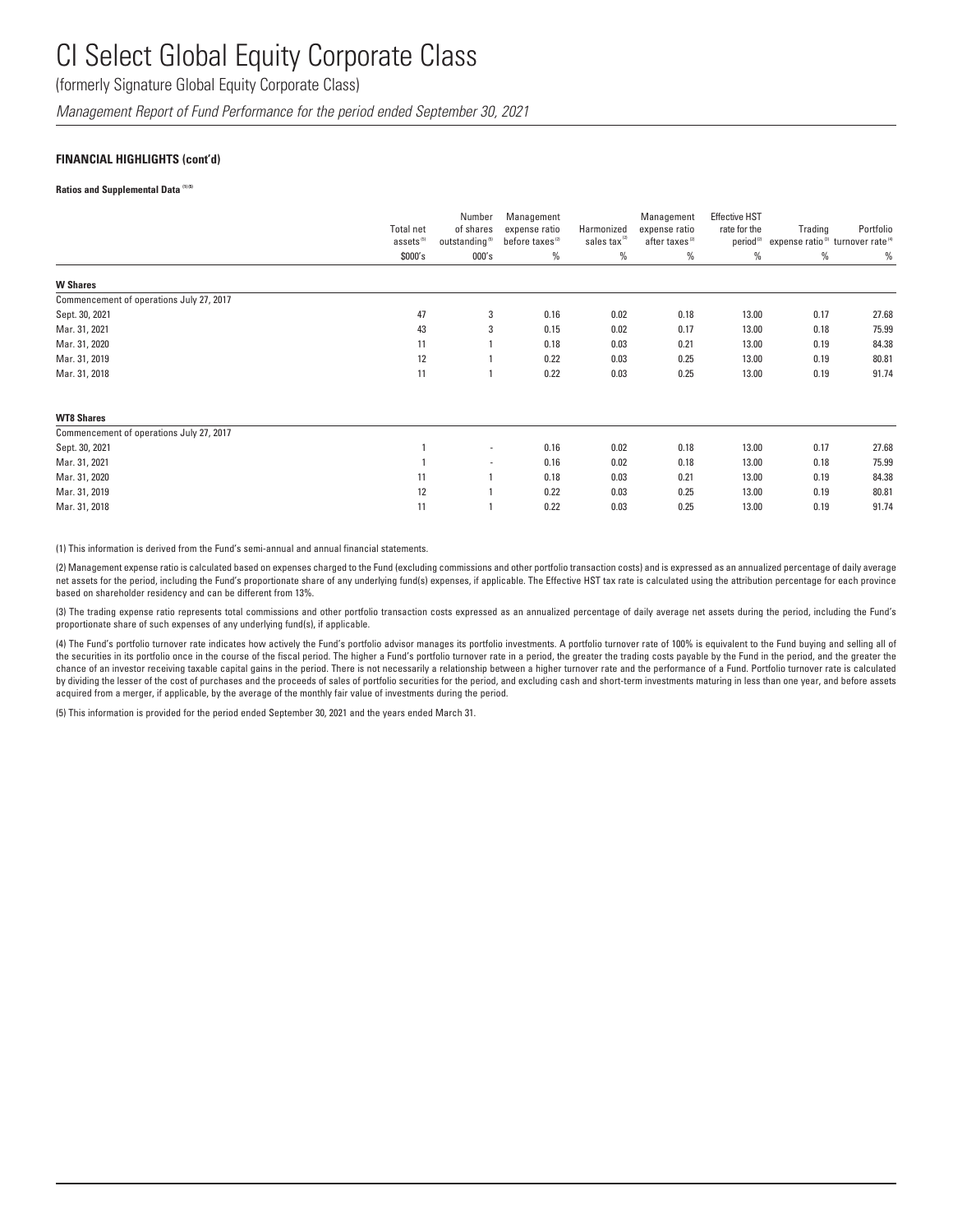(formerly Signature Global Equity Corporate Class)

*Management Report of Fund Performance for the period ended September 30, 2021*

### **PAST PERFORMANCE**

This section describes how the Fund has performed in the past. Remember, past returns do not indicate how the Fund will perform in the future. The information shown assumes that dividends made by the Fund in the periods shown were reinvested in additional shares of the relevant Series of the Fund. In addition, the information does not take into account sales, redemption, distribution or other optional charges that would have reduced returns or performance.

### *Year-by-Year Returns*

The following charts show the Fund's semi-annual and annual performance for each of the periods shown and illustrate how the Fund's performance has changed from period to period. In percentage terms, the charts show how much an investment made on the first day of each financial period would have grown or decreased by the last day of each financial period, except where noted.

































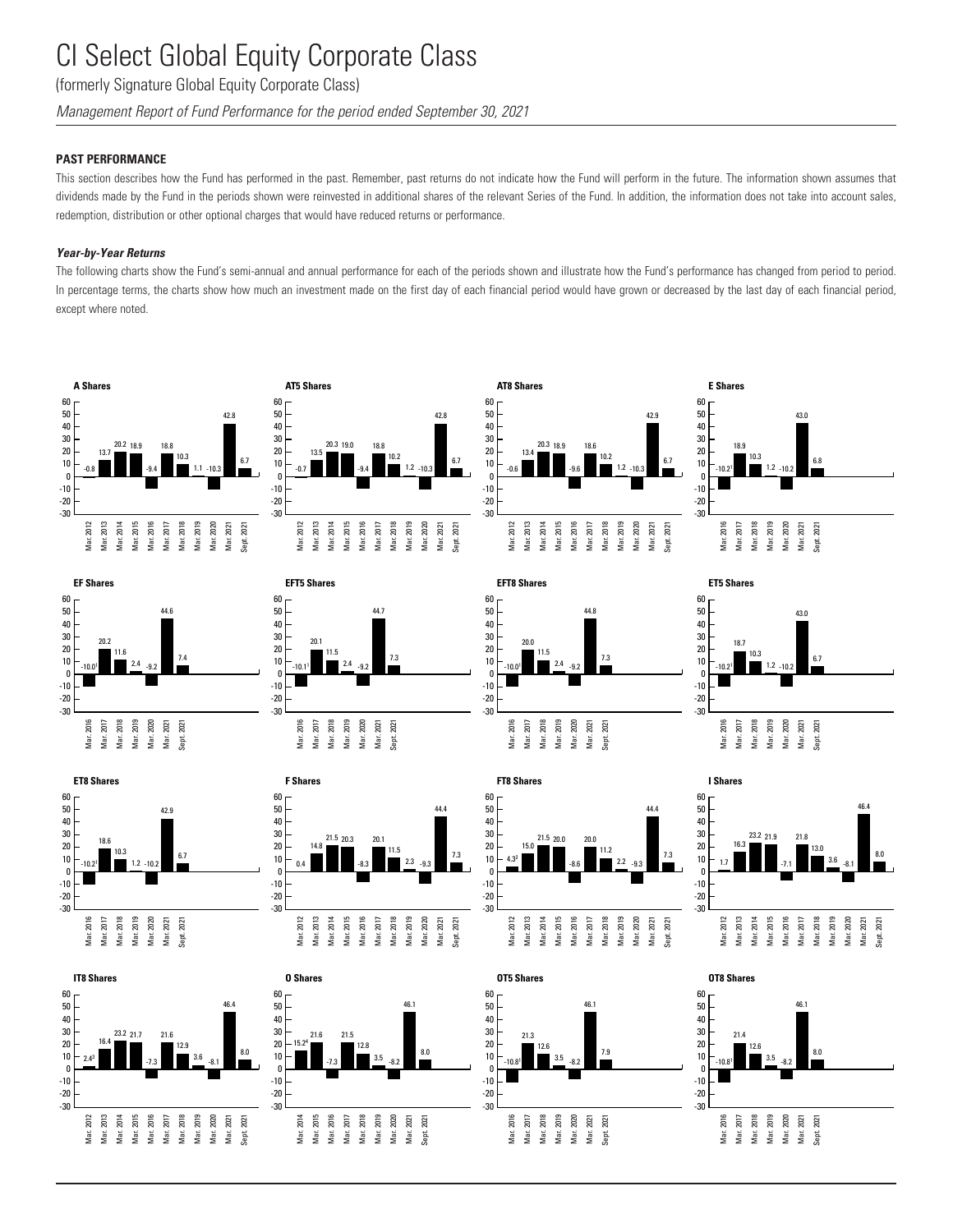#### CI Select Global Equity Corporate Class Salart - $I$ <sub>nha</sub> $I$  F ity ่ก nrata l

<sub>.</sub><br>(formerly Signature Global Equity Corporate Class)

Management Report of Fund Performance for the period ended September 30, 2021<br> Management Report of Fund Performance for the period ended Se  $\frac{1}{20}$ 



Mar. 2019 Mar. 2020 Mar. 2021 Sept. 2021 Mar. 2016 Mar. 2017 Mar. 2018

Mar. 2019 Mar. 2020 Mar. 2021 Sept. 2021

1 2016 return is for the period from August 4, 2015 to March 31, 2016.

2 2012 return is for the period from December 22, 2011 to March 31, 2012.

3 2012 return is for the period from December 29, 2011 to March 31, 2012.

4 2014 return is for the period from July 30, 2013 to March 31, 2014.

5 2018 return is for the period from May 1, 2017 to March 31, 2018.

6 2018 return is for the period from July 27, 2017 to March 31, 2018.